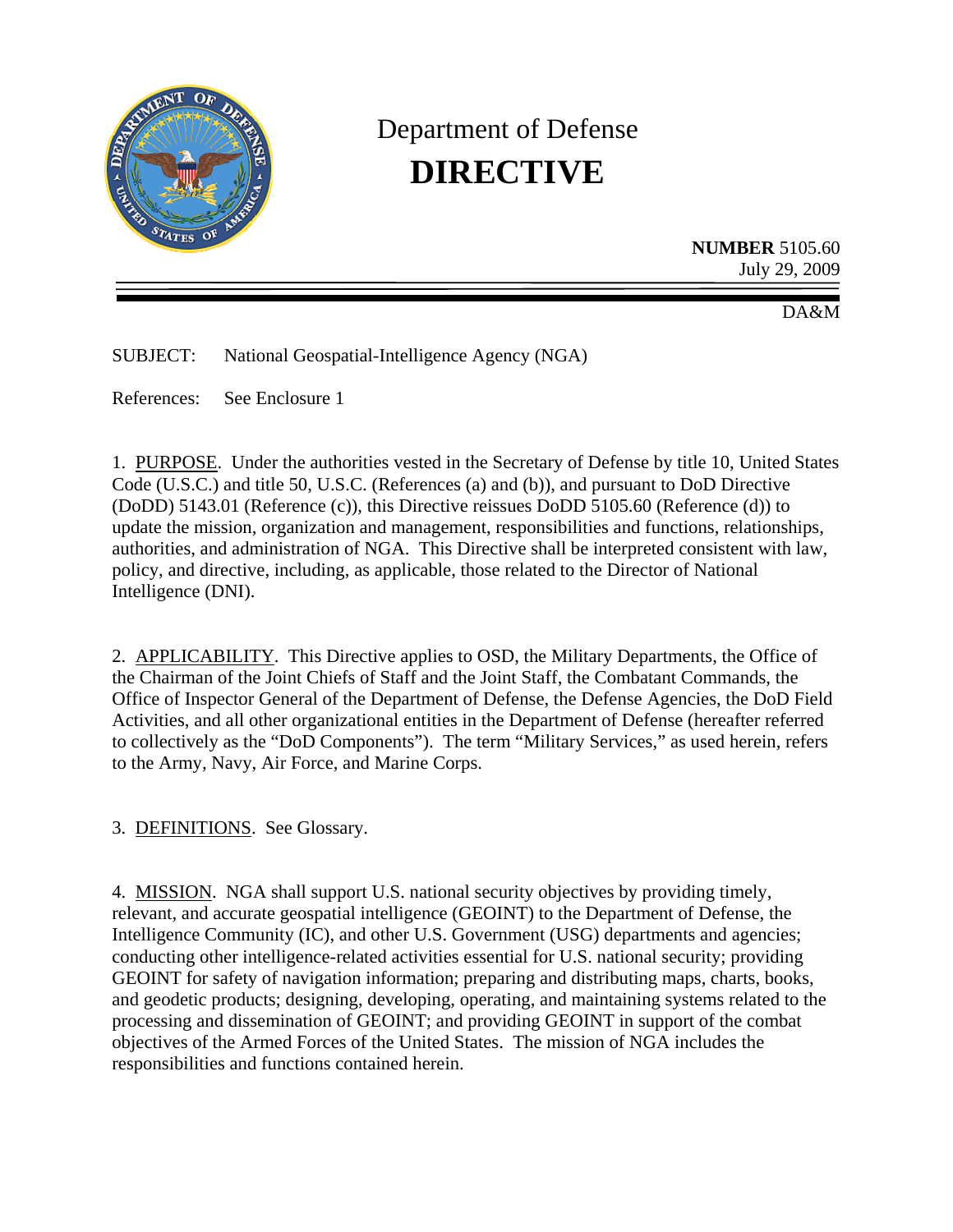#### 5. ORGANIZATION AND MANAGEMENT

 a. NGA is a Defense Agency. The Secretary of Defense exercises authority, direction, and control over NGA, pursuant to References (a) and (b), and other applicable authorities. The Under Secretary of Defense for Intelligence (USD(I)) exercises authority, direction, and control on behalf of the Secretary of Defense over the Director, NGA, pursuant to Reference (c) and the responsibilities and authorities of the Secretary of Defense in References (a), (b), and (c).

 b. NGA is designated a Combat Support Agency of the Department of Defense, pursuant to Reference (a). NGA also has significant national missions under section 404e of Reference (b) and Executive Order (E.O.) 12333 (Reference (e)).

 c. NGA shall consist of a Director and such subordinate organizational elements as the Director establishes within the resources assigned by the Secretary of Defense or the DNI, as appropriate. The Director, if a military officer, shall carry the grade of lieutenant general or vice admiral.

 d. Intelligence produced by NGA with substantive military value shall be submitted directly to the Secretary and Deputy Secretary of Defense and, as appropriate, to the Chairman of the Joint Chiefs of Staff and the DNI with notification to the USD(I), pursuant to Reference (c).

 e. NGA is also an element of the IC, subject to the oversight of the DNI, pursuant to References (b) and (e). The DNI provides objectives, priorities, and guidance for, determines requirements and the budget of, and exercises execution, transfer, and reprogramming authorities over the National Intelligence Program (NIP) portion of the NGA budget. The DNI also exercises National Intelligence tasking and oversight; certain authorities for personnel, acquisition management, security, information technology, education, and training; oversight of intelligence coordination with foreign governments and international organizations; and other applicable authorities over NGA, pursuant to References (b) and (e). The Director, NGA, shall assist the Secretary of Defense and the DNI in their respective responsibilities to manage, develop, and ensure implementation of policies, principles, standards, and guidelines for the security of information systems that support the operations under their respective control, as well as support the operations of other USG departments and agencies with national security information. The Director, NGA, shall keep the USD(I) fully informed of all National Intelligence activities undertaken by NGA that are tasked by the DNI.

6. RESPONSIBILITIES AND FUNCTIONS. The Director, NGA, under the authority, direction, and control of the USD(I), serves as the principal advisor to the Secretary of Defense, the Secretaries of the Military Departments, the Chairman of the Joint Chiefs of Staff, the Combatant Commanders, and leaders of other USG departments and agencies on GEOINT. The Director, NGA, serves as the DoD GEOINT Manager, conducting all GEOINT activities delegated under the authorities of the Secretary of Defense and the USD(I). The Director, NGA, shall also advise the DNI and the Director of Defense Intelligence (DDI) – as established in the Secretary of Defense and DNI Memorandum of Agreement (Reference (f)) – on all matters under the purview of the DNI concerning GEOINT and serves as the GEOINT Functional Manager,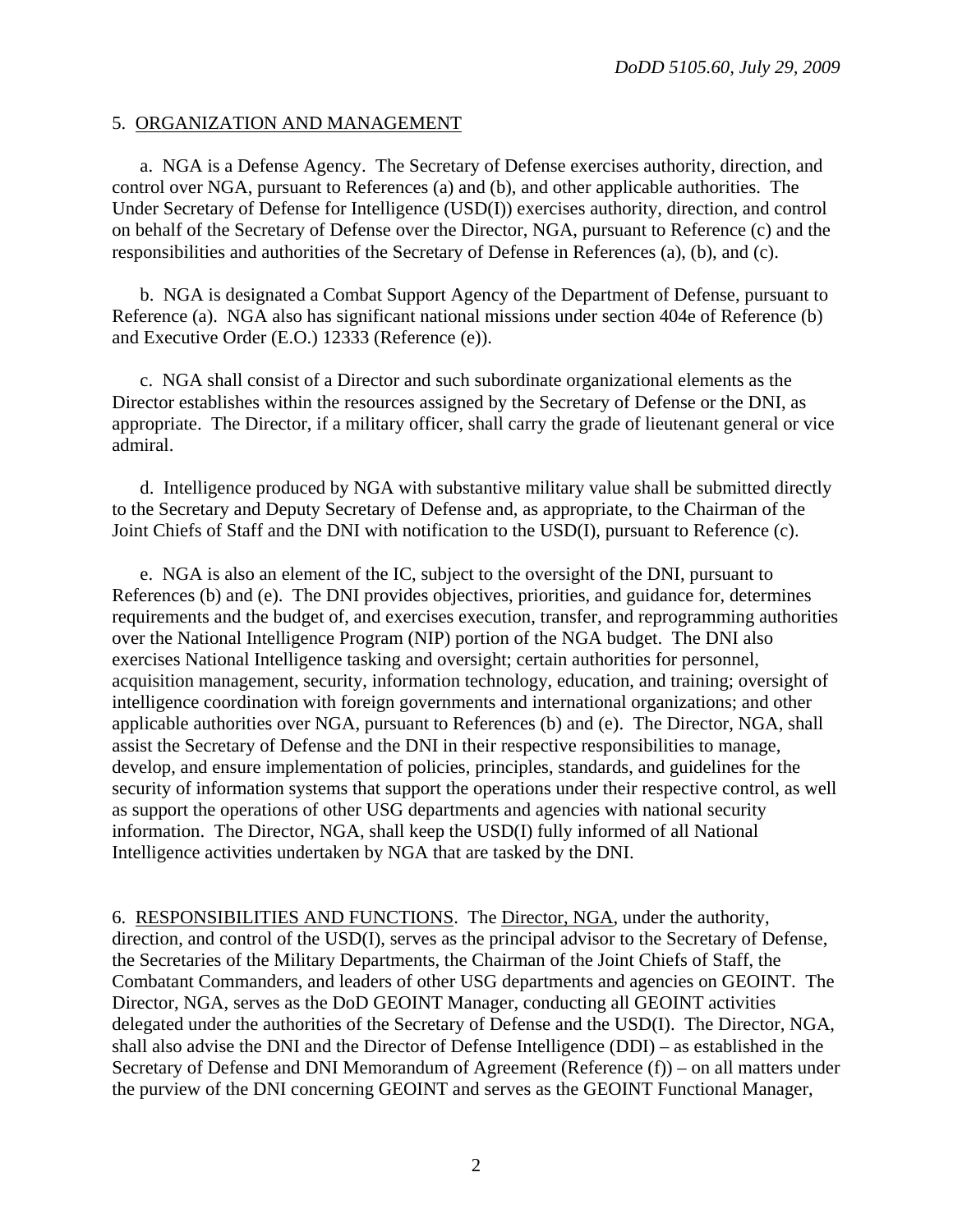pursuant to Reference (e), and is responsible for leading and providing guidance to the National System for Geospatial Intelligence (NSG). The DDI will advise the DNI on critical deficiencies and strengths in GEOINT-related Defense Intelligence capabilities after consultation with the Director, NGA, and provide assessments on the effect of such deficiencies and strengths in meeting National Intelligence objectives. In the exercise of these responsibilities, the Director, NGA, shall plan, organize, direct, and manage NGA and all assigned resources to provide peacetime, contingency, crisis, and combat GEOINT support to the operational military forces of the United States. The Director, NGA, shall develop and manage those Military Intelligence Program (MIP) resources and capabilities under the purview of NGA. The Director, NGA, shall also plan and provide for survival, recovery, and reconstitution of NGA mission-essential functions, pursuant to DoDD 3020.26 (Reference (g)) and DoD Instruction (DoDI) 3020.39 (Reference (h)). The Director, NGA, shall:

#### a. GEOINT

 (1) Provide responsive GEOINT products, support, services, and information. Lead planning, prioritization of validated collection requirements, tasking, as appropriate (including national and tactical), collection, processing, exploitation, and dissemination to the DoD Components, the IC, the National Security Council, other USG departments and agencies, and foreign governments, as appropriate.

 (2) Across the NSG, manage GEOINT planning, collection, operations, analysis, production, and dissemination, as well as lead unified GEOINT operations to assess, align, and execute GEOINT analysis and production.

 (3) Establish and/or consolidate DoD geospatial data collection requirements and, as appropriate, task or coordinate collection with the DoD Components to collect and provide these data.

 (4) Review and respond to GEOINT requirements and priorities for military operations in support of the Chairman of the Joint Chiefs of Staff and the Combatant Commanders, pursuant to Secretary of Defense Memorandum and Defense Intelligence Operations Coordination Center Execute Order (References (i) and (j)).

 (5) Review and validate the national reconnaissance GEOINT requirements and priorities for national customers, and develop and submit to the DNI a consolidated statement of GEOINT requirements and priorities, pursuant to policies and procedures established by the DNI.

 (6) Manage tasking of GEOINT collection operations, pursuant to References (a), (b), (e), and Director of Central Intelligence Directive (DCID) 1/8 (Reference (k)) as follows:

(a) Develop and consolidate GEOINT collection requirements for the NSG.

(b) Support GEOINT requirements of other USG departments and agencies.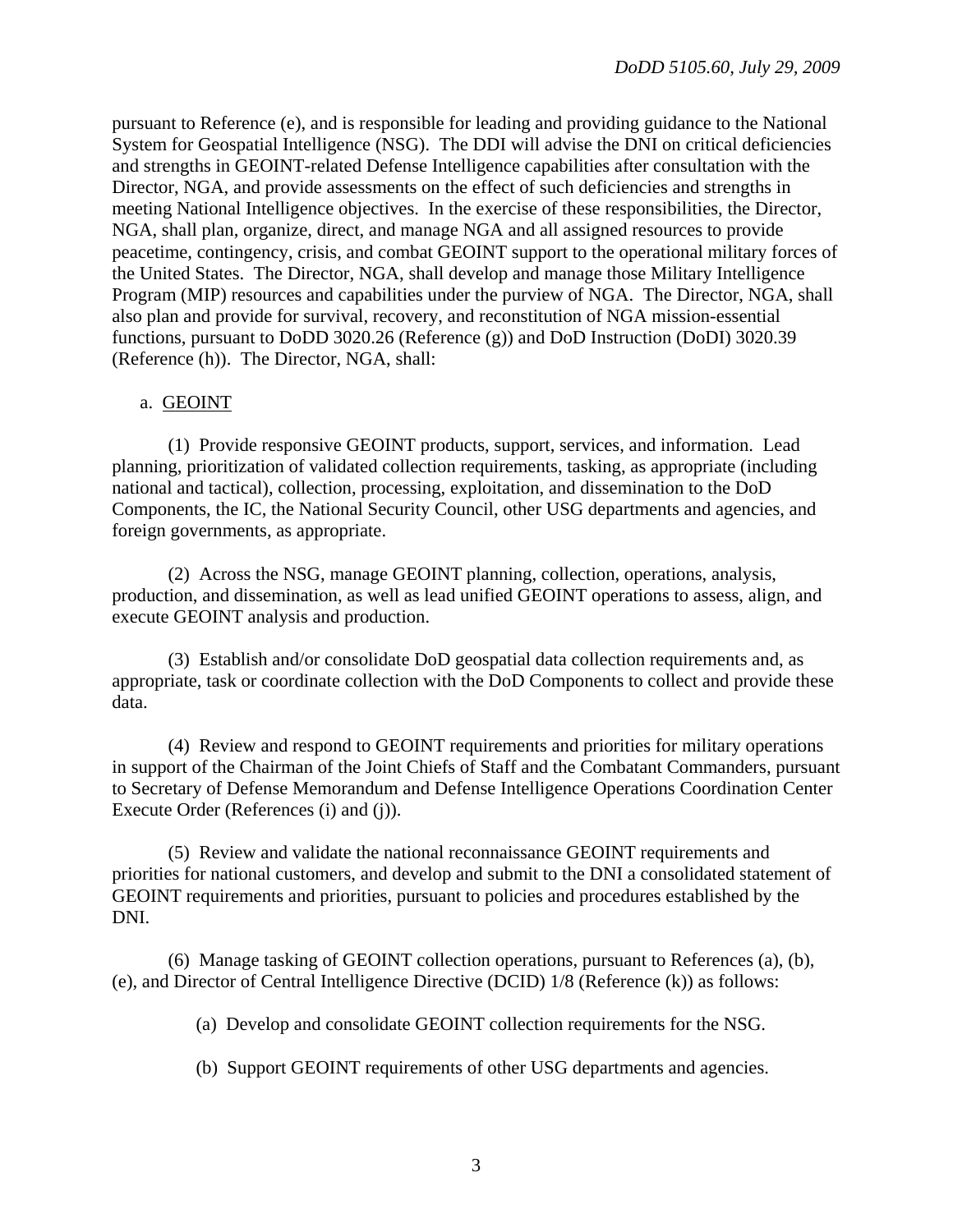(c) Task, as appropriate, DoD GEOINT collection elements to meet National Intelligence requirements and priorities as established by the Secretary of Defense and the DNI, consistent with Reference (j).

 (d) Provide advisory tasking of theater assets to the Defense Intelligence Operations Coordination Center (DIOCC) for GEOINT collection to meet National Intelligence requirements, pursuant to Reference (j).

 (e) In coordination with the DIOCC and the National Intelligence Coordination Center, determine when overriding National Intelligence requirements can only be met by assets assigned to, or under the operational control of, a Combatant Command or a Military Service component command under a Combatant Commander. In this instance, coordinate with the Commander, U.S. Strategic Command (USSTRATCOM), via the DIOCC to obtain Secretary of Defense approval to allocate theater or Service-assigned collection assets to National Intelligence collection requirements.

 (f) Plan and execute the transfer of National Intelligence tasking authority, pursuant to DoDD S-3325.2 (Reference (l)).

 (7) Serve as the DoD Lead for all acquisition or exchange of commercial and/or foreign government-owned imagery-related remote sensing data for the DoD Components. Coordinate such purchases by other USG departments and agencies, on request. Exercise disclosure and release of any classified information used in conjunction with unclassified imagery or information. Execute the responsibilities assigned under National Security Presidential Directive 27 (Reference (m)).

 (8) Serve as the DoD representative to the United States Board on Geographic Names, as established in the Memorandum of Understanding between the United States Board on Geographic Names and the Defense Mapping Agency (Reference (n)).

 (9) Provide for Safety of Navigation, pursuant to Reference (a) and the International Convention for the Safety of Life at Sea (Reference (o)).

 (10) Disseminate and facilitate sharing of GEOINT by the most efficient and expeditious means consistent with DoDD 8320.02 (Reference (p)), and DoD and Office of the Director of National Intelligence (ODNI) security and information sharing policies and procedures.

 (11) Design and manage NGA programs and activities to improve standards of performance, economy, and efficiency.

 (12) Serve as the DoD Lead for Terrain Environment Modeling and Simulation, coordinating with DoD modeling and simulation activities related to the geospatial aspects of natural and man-made features across the environmental domains of Earth, the atmosphere, and near-Earth space, pursuant to DoDD 5000.59 (Reference (q)).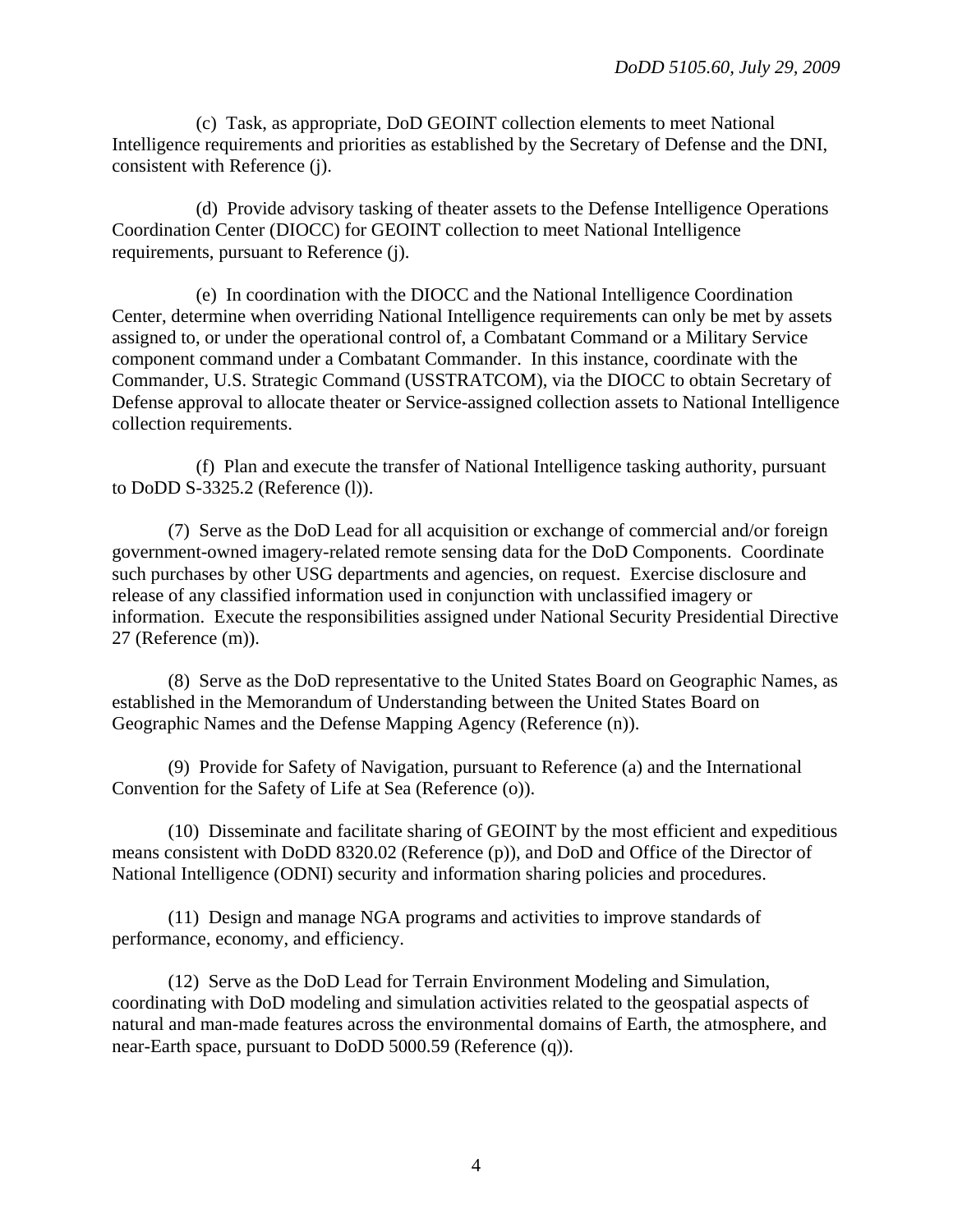(13) Execute disclosure and release responsibilities as authorized by National Disclosure Policy – 1 (Reference  $(r)$ ).

 (14) Formulate, coordinate, and implement policy for the classification, control, disclosure, and release of GEOINT for the NSG, pursuant to DNI guidance.

 (15) Develop and submit to the Secretary of Defense and the Chairman of the Joint Chiefs of Staff a consolidated statement of GEOINT production requirements and priorities, pursuant to the National Defense Strategy and Guidance for Development of the Force (GDF) for FY2010-2015 (References (s) and (t)).

 (16) Protect intelligence sources and methods from unauthorized disclosure, pursuant to guidance received from the Secretary of Defense and the DNI, as well as References (b), (e), and DoDI 5030.59 (Reference (u)), and E.O. 12958 (Reference (v)).

 (17) Identify and analyze the industrial base, as appropriate, to meet essential national GEOINT requirements and to ensure industrial base impacts on NGA functions are considered. Assess the applicability of evolving U.S. and foreign commercial capabilities to meet GEOINT needs in support of national security objectives.

 (18) Maintain the capability to conduct GEOINT mission tasking and mission management of Reserve Forces engaged or capable of being engaged in these activities, pursuant to DoDI 3305.07 (Reference (w)).

 (19) Monitor and evaluate the performance of the DoD Components having GEOINT planning, programming, tasking, collection, processing, production, exploitation, dissemination, and retention functions in meeting national and military GEOINT requirements. Make recommendations to the DoD Components to remedy issues and take actions, as appropriate. Report evaluation results annually to the Secretary of Defense, the Chairman of the Joint Chiefs of Staff, the USD(I), the DNI, and the DDI.

 (20) To the extent authorized by the DNI, evaluate the performance of USG departments and agencies of the IC having GEOINT planning, programming, tasking, collection, processing, production, exploitation, and dissemination functions in meeting National and non-National Intelligence requirements. Report evaluation results to the Secretary of Defense and the DNI.

 (21) Define and effect cooperative GEOINT production and dissemination arrangements to enhance the performance of DoD and IC GEOINT-related elements.

 (22) Manage the GEOINT archive of the USG and appropriate commercial, theater, and tactical imagery and geospatial data. Establish policy, guidelines, objectives, and standards for retention of GEOINT consistent with law and policy.

 (23) Participate, as appropriate, in Secretary of Defense and DNI acquisition processes, consistent with DoDD 5000.01, Intelligence Community Directive (ICD) 801 (formerly ICD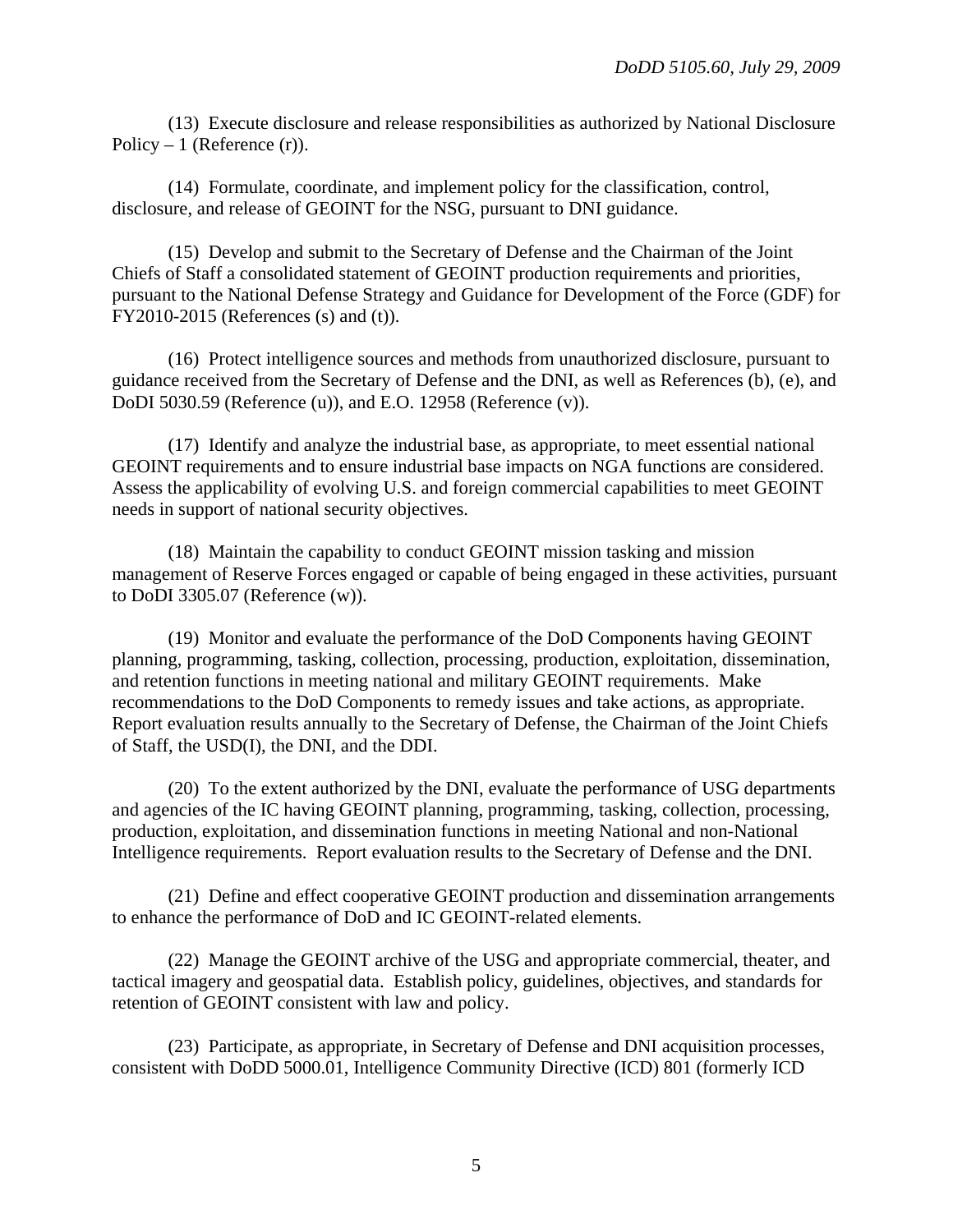105), and Secretary of Defense and DNI Memorandum of Agreement (References (x), (y), and (z)).

 (24) Conduct counterintelligence activities, pursuant to DoDD O-5240.02 (Reference (aa)) and References (c) and (e). Disseminate threat information to the Defense Counterintelligence and Human Intelligence Center or other authorized DoD elements in a timely manner.

# b. GEOINT Architecture and Standards

 (1) Serve as the DoD Lead for GEOINT standards and prescribe, mandate, and enforce standards and architectures related to GEOINT and GEOINT tasking, collection, processing, exploitation, and international geospatial information for the DoD Components and for the non-DoD elements of the IC, pursuant to References (a) and (b), to include:

 (a) Standards for end-to-end architectures and embedded interfaces related to GEOINT.

 (b) Standards for geospatial aspects of natural and man-made features across the environmental domains of Earth, the atmosphere, and near-Earth space.

(c) Standards for GEOINT collected or produced within the Department of Defense.

 (d) Technical guidance and direction to the DoD Components and other components of the NSG regarding standardization and interoperability of systems requiring, exploiting, and/or disseminating GEOINT.

 (2) Represent the Department of Defense in national and international geospatial information standardization activities.

c. GEOINT Systems

 (1) Establish end-to-end and system architectures related to GEOINT in compliance with National and Defense Information Infrastructure guidance and standards, pursuant to References (a) and (b).

(2) Develop, acquire, and field GEOINT-related systems.

 (a) Perform or direct research, development, test, and evaluation (RDT&E), deployment, operation, and maintenance of systems, applications, and services related to GEOINT tasking, collection, processing, exploitation, dissemination, and storage.

(b) Transfer or otherwise provide such systems to the DoD Components and to other USG departments and agencies, as appropriate.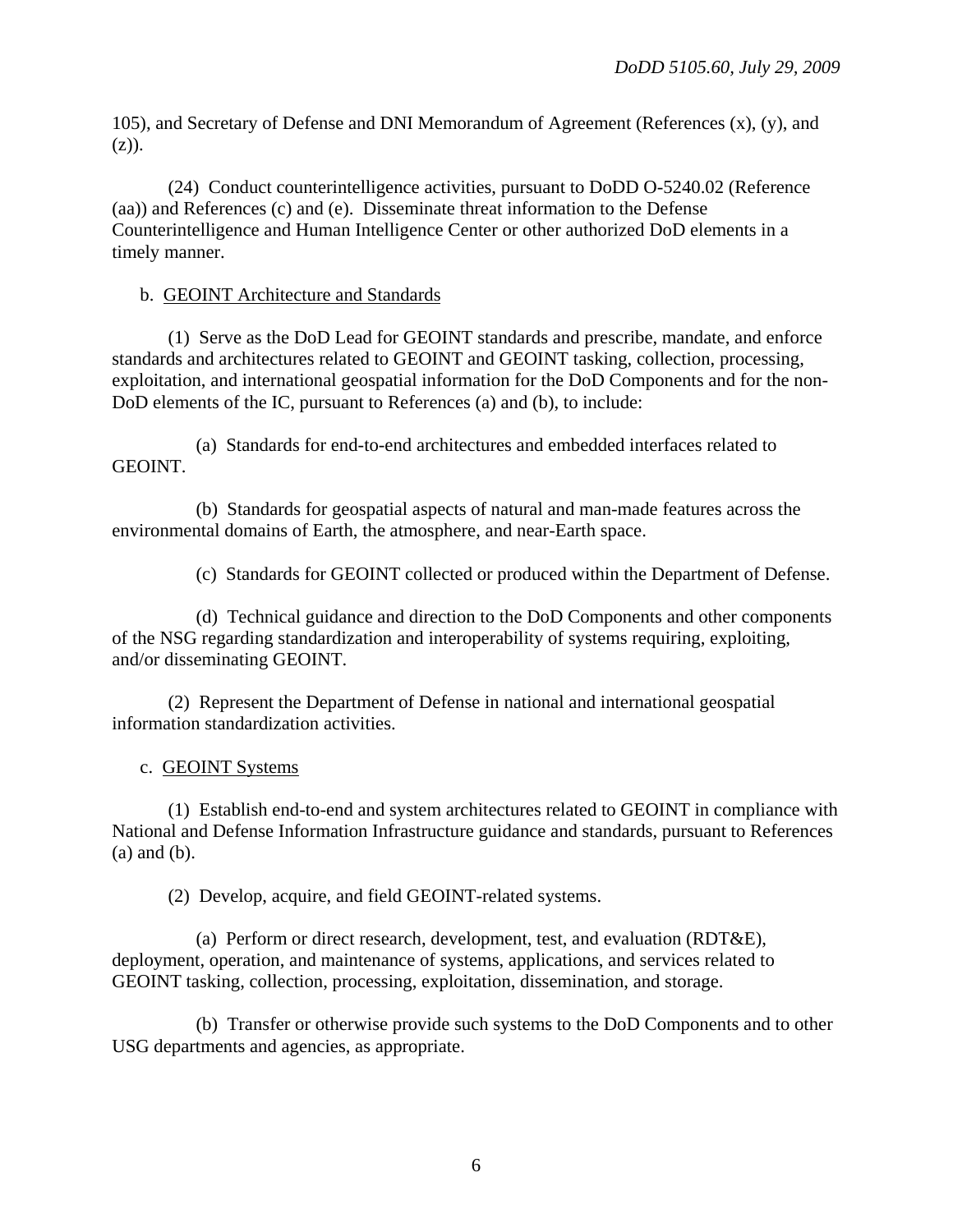(c) Participate in DoD experiments and demonstrations to provide geospatial research and development tools to guide the advanced GEOINT capabilities of future warfare systems.

 d. GEOINT Training and Education. Develop and prescribe standards for GEOINT tradecraft and career development programs, pursuant to Reference (e), as well as DoDI 3305.10, DoDD 1322.18, and DoDI 1430.04 (References (ab), (ac), and (ad)).

### e. GEOINT Functional Management and Program Management

 (1) Lead and provide functional management guidance to the NSG, including the issuance of doctrine, standards, policies, directives, and procedures required for GEOINT. Advise on GEOINT investment strategies and activities, including RDT&E and procurement within the MIP and NIP.

 (2) Promote GEOINT collaboration, cooperation, and information sharing with other DoD Components, the IC, other USG departments and agencies, and allied and coalition partners under USD(I) and DNI guidance, as appropriate.

 (3) Serve as the Program Manager for the National Geospatial Intelligence Program within the NIP and as the Component Manager for the NGA MIP, pursuant to DoDD 5205.12 (Reference (ae)).

 (4) Advise the Secretary of Defense and the DNI on future needs for GEOINT capabilities and systems.

 (5) Advise the Defense Acquisition Board, the Joint Requirements Oversight Council, the Defense Science Board, the Joint Space Management Board, the DNI Deputy's Executive Committee, and other DoD boards on GEOINT, as appropriate.

 (6) Issue procedures and instructions for GEOINT and related matters to the NSG, as necessary, including handbooks for exploitation and analysis as well as dissemination and release of GEOINT, consistent with DoD and ODNI guidance and policies.

 (7) Support national level forums that review GEOINT strategy and international policy and assess future GEOINT capabilities.

# f. GEOINT International Engagement

 (1) Establish and maintain international GEOINT agreements and arrangements with foreign governments and international organizations, pursuant to References (a) and (b) and consistent with Reference (e). Formulate international GEOINT strategies and manage GEOINT relationships with foreign governments and international organizations in coordination with the USD(I) and the DNI, and ensure these strategies and relationships conform to DoD and ODNI policy. Oversee GEOINT relationships with foreign governments, pursuant to Reference (a).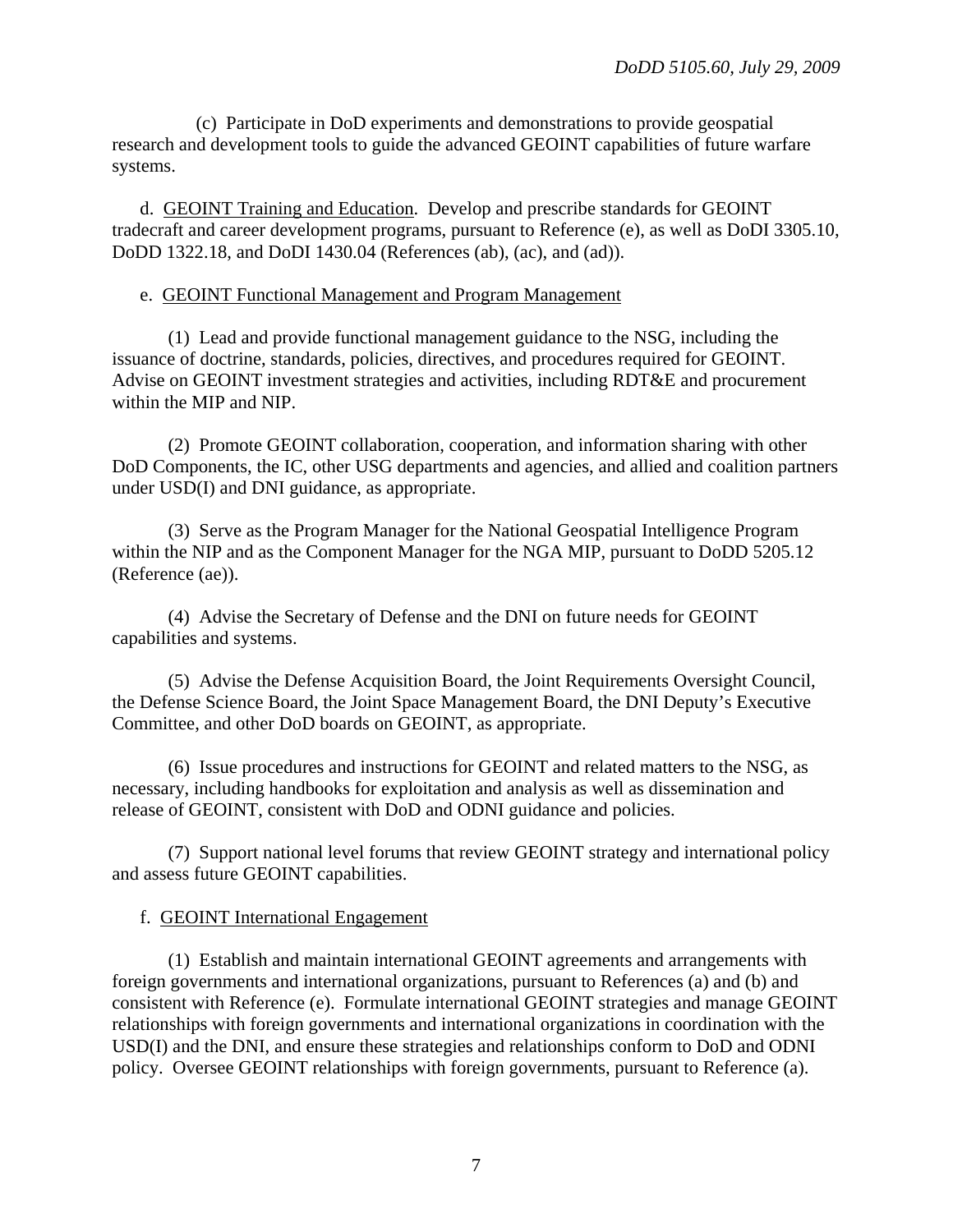(a) Coordinate and establish international GEOINT relationships for technical support and the exchange of GEOINT data, information, technology, and resources.

 (b) Report to the Secretary of Defense all GEOINT international agreements concluded by NGA in accordance with DoDD 5530.3 (Reference (af)). Further, inform the USD(I) of all other GEOINT international arrangements or engagements undertaken by NGA.

 (2) Execute foreign disclosure and release responsibilities for national and commercial imagery, pursuant to DNI Memorandum (Reference (ag)).

 (3) Disclose and release GEOINT-related classified military information through Top Secret, pursuant to Reference (r), to foreign mission partners to support NGA and U.S. national security requirements.

 (4) Direct, support, manage, and oversee DoD and IC-related research and experiments, both foreign and domestic, related to the design, development, and future operations of GEOINT space and airborne system architectures.

(5) Prepare and execute Foreign Military Sales cases for GEOINT services and articles.

 (6) Conduct Accommodation Procurements on behalf of foreign countries, pursuant to Reference (a).

 g. Additional Activities. Perform additional activities and such other duties as may be directed by the President of the United States, the Secretary of Defense, the USD(I), or the DNI.

# 7. RELATIONSHIPS

a. The Director, NGA, in the performance of assigned functions and responsibilities, shall:

 (1) Report directly to the USD(I), pursuant to References (c) and (e), Secretary of Defense authorities in References (a) and (b), and other applicable authorities.

 (2) Report to the Secretary of Defense when operational exigencies require immediate decision. The Director, NGA, shall inform the USD(I) in a timely manner when such is imminent or has occurred.

 (3) Be responsible to the Chairman of the Joint Chiefs of Staff for GEOINT matters affecting the responsibilities of the Chairman under Reference (a), especially requirements associated with the joint planning process and for matters affecting the missions and responsibilities of the Combatant Commanders and Secretaries of the Military Departments, pursuant to DoDD 3000.06 (Reference (ah)).

 (4) Exchange information and coordinate actions and advice with the Heads of the DoD Components having collateral or related responsibilities and functions, as appropriate.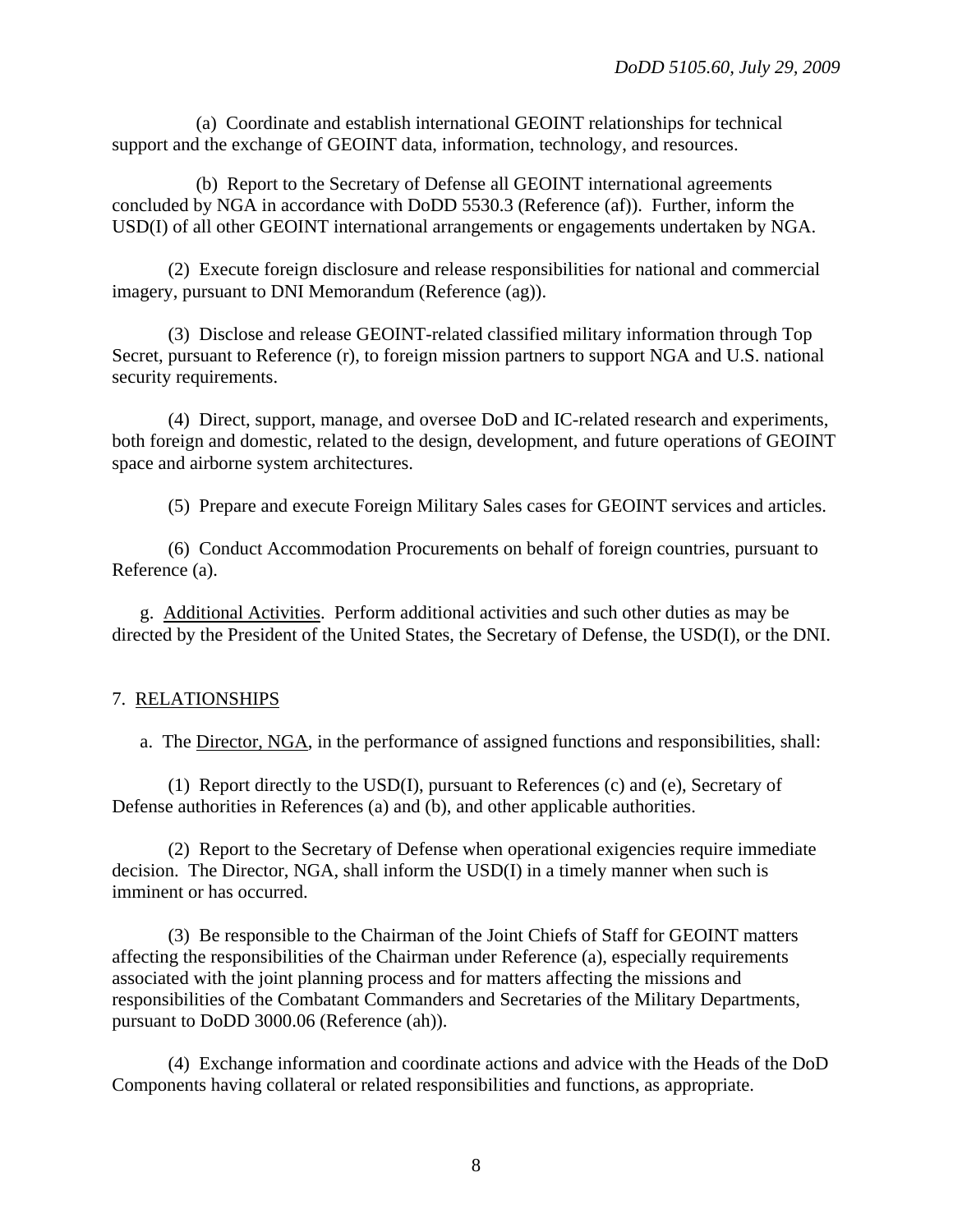(5) Maintain communication and/or liaison with other IC and USG departments and agencies on GEOINT matters, pursuant to References (a) and (b), and other applicable authorities.

 (6) Report to the DNI, pursuant to DDI responsibilities in References (c) and (f), and maintain liaison with other USG departments and agencies on GEOINT matters.

 (7) Provide direct support to the DIOCC and Combatant Command-level and operational-level centers, pursuant to References (i) and (j). Inform the DIOCC and the respective operational-level centers of NGA activities occurring in each Combatant Command area of responsibility.

 (8) Participate, as appropriate, in the Secretary of Defense Biennial Review of Defense Agencies and DoD Field Activities in coordination with the Director of Administration and Management (DA&M).

 (9) Notify the USD(I) and the General Counsel of the Department of Defense within 90 days of the issuance date when the Director, NGA, believes a DoD issuance would damage, limit, or seriously inhibit NGA from performing its missions.

 (10) Support the Combatant Commanders, the Combatant Commands' Components, and the Secretaries of the Military Departments, as appropriate.

 (11) Use existing systems, facilities, and services of the Department of Defense and other USG departments and agencies, when possible, to avoid duplication and achieve maximum efficiency and economy, as well as to preserve the capability of assigned facilities and other assets to accomplish the NGA mission.

 (12) Conduct all NGA activities, pursuant to DoDD 5240.01 (Reference (ai)) and DoD 5240.1-R (Reference (aj)).

 b. The Chairman of the Joint Chiefs of Staff shall review and assess NGA responsiveness and readiness to support operating forces in the event of war or threats to national security, and is authorized to communicate with and task the Director, NGA, pursuant to Reference (a) and the Unified Command Plan (Reference (ak)).

 c. The Director, Defense Intelligence Agency, under the authority, direction, and control of the USD(I), shall:

 (1) Within existing resources, provide expertise, capabilities, and all available data and information necessary for the Director, NGA, to perform the responsibilities and functions prescribed herein.

 (2) As Director, DIOCC, coordinate via Commander, USSTRATCOM, to receive Secretary of Defense approval to allocate theater or Service-assigned collection assets, when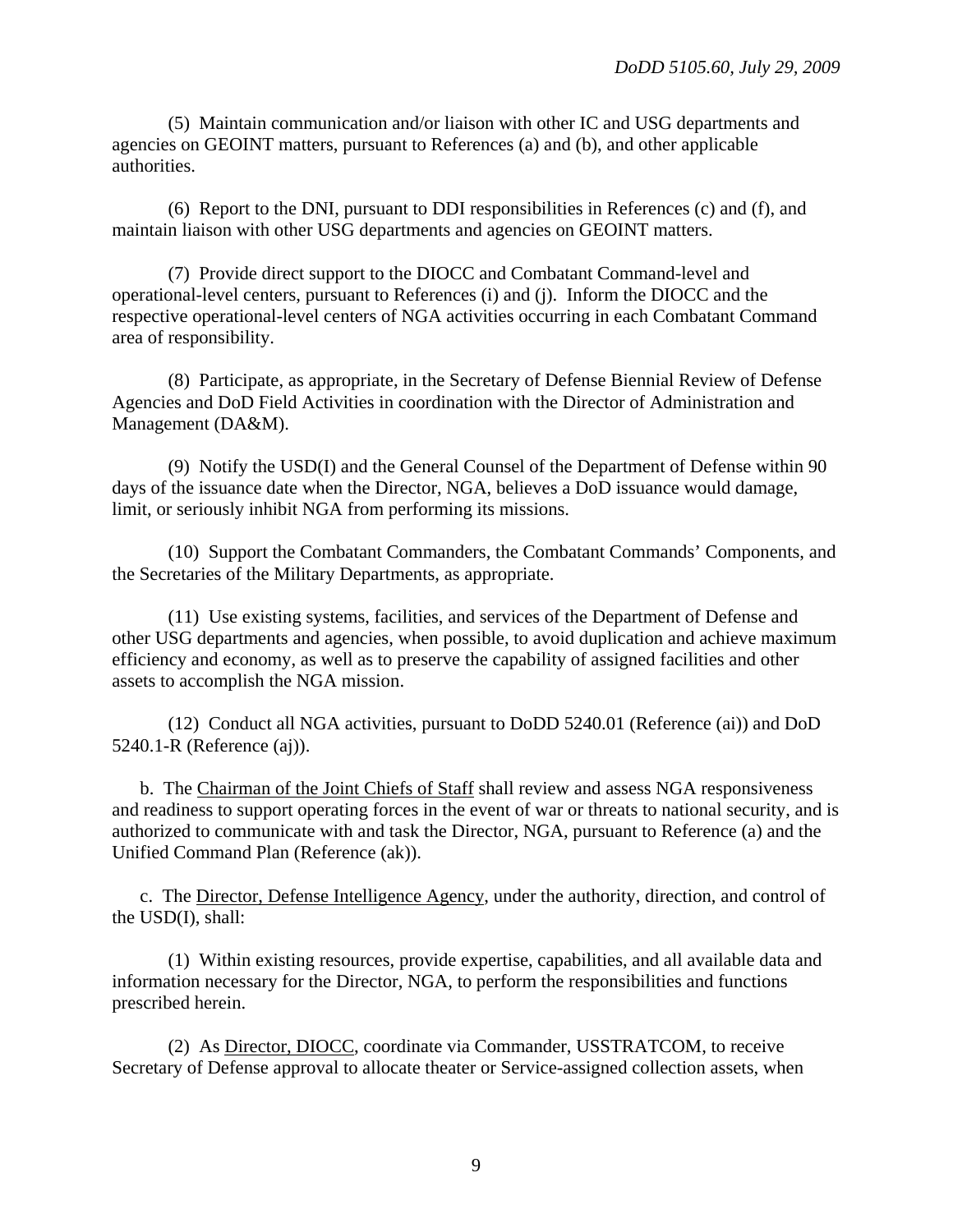advised by the Director, NGA, that overriding national GEOINT requirements cannot otherwise be met. The Director, NGA, shall provide technical advice and direction to effect the tasking.

 d. The Directors of the National Security Agency and the National Reconnaissance Office, under the authority, direction, and control of the USD(I), shall, within existing resources, provide expertise, capabilities, and all available data within authorized guidelines and information necessary for the Director, NGA, to perform the responsibilities and functions prescribed herein.

 e. The Under Secretary of Defense for Acquisition, Technology, and Logistics (USD(AT&L)) shall coordinate with the USD(I) and the GEOINT Functional Manager when new GEOINT activities or programs are proposed to ensure compliance with GEOINT standards.

 f. The Assistant Secretary of Defense for Networks and Information Integration/DoD Chief Information Officer shall provide guidance to the Director, NGA, regarding information sharing management in consultation and coordination with the USD(I) and DNI.

g. The Heads of the DoD Components shall:

 (1) Provide assistance, support, data, and information, in their respective fields of responsibility and within available resources, to the Director, NGA, to carry out functions as assigned herein.

(2) Comply with taskings from the Director, NGA, pursuant to this Directive.

 (3) Submit GEOINT production requirements to the Director, NGA, pursuant to procedures established by the Chairman of the Joint Chiefs of Staff.

 (4) Coordinate with Director, NGA, on all matters concerning the mission, capabilities, functions, and operations of the NSG.

 h. The Commanders of the Combatant Commands and the Heads of the other DoD Components, as applicable, as primary collectors of theater GEOINT, shall provide NGA with ready access to theater collection plans, operations, and collected theater GEOINT in coordination with the Director, DIOCC.

i. The Secretaries of the Military Departments shall:

 (1) Designate Service GEOINT elements within each respective Military Department to facilitate integration of GEOINT-related activities and Military Service functions across the NSG. The element shall serve as the formal Service point of contact for all NSG planning, programming, budgeting, acquisition, technology investment, policy, doctrine, training, tradecraft, personnel, tasking, collection, process, production, exploitation, and dissemination functions related to Military Service GEOINT functions and activities.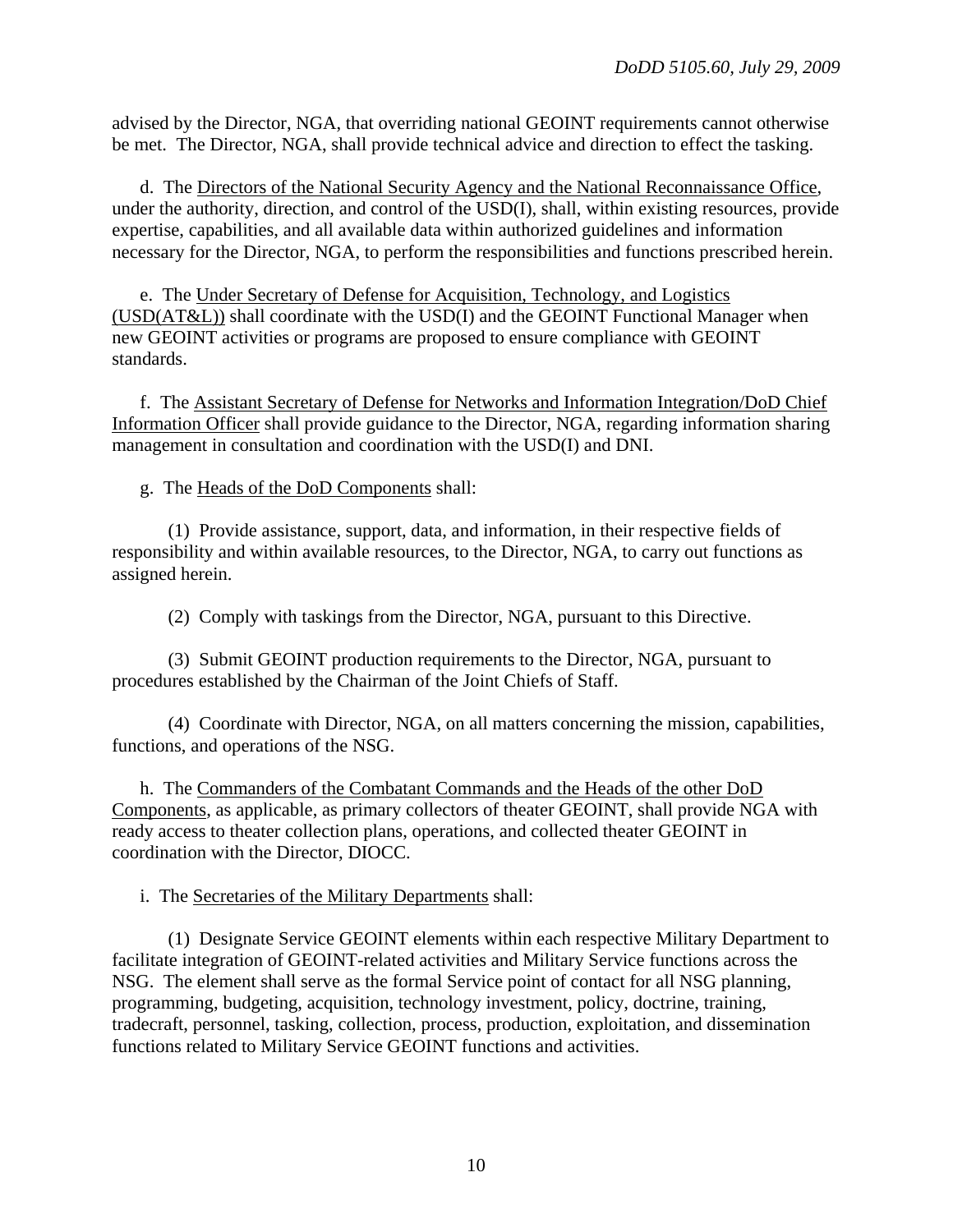(2) Coordinate their GEOINT plans, programs (including international plans or programs), and budgets with the Director, NGA, as the Functional Manager for GEOINT.

 (3) Participate and assist in coordinating the Functional Manager evaluation of DoD Components having GEOINT-related activities and functions.

## 8. AUTHORITIES. The Director, NGA, is hereby delegated authority to:

 a. Communicate directly with the Heads of the DoD Components, as necessary, to carry out assigned responsibilities and functions, including requests for advice and assistance. Communications to the Military Departments shall be transmitted through the Secretaries of the Military Departments, their designees, or as otherwise provided in law or as directed by the Secretary of Defense in other DoD issuances. Communications to the Combatant Commanders normally shall be transmitted through the Chairman of the Joint Chiefs of Staff.

 b. Communicate with other Government officials, representatives of the Legislative Branch, members of the public, and representatives of foreign governments or other entities, as appropriate, in carrying out assigned responsibilities and functions. Communications with representatives of the Legislative Branch shall be coordinated with the Assistant Secretary of Defense for Legislative Affairs or the Under Secretary of Defense (Comptroller)/Chief Financial Officer of the Department of Defense, as applicable, and be consistent with the DoD Legislative Program. Those issues which fall under the purview of the DNI will be coordinated with the DNI.

 c. Obtain reports, information, advice, and assistance, consistent with DoDD 4630.05 (Reference (al)) and DoDI 8910.01 (Reference (am)), as necessary, to carry out assigned responsibilities and functions. Exploit and integrate lessons learned from joint and DoD organizations and warfighting analysis centers.

 d. Publish guidance to the DoD Components in carrying out assigned responsibilities prescribed herein in accordance with the authorities contained in Enclosure 2.

 e. Exercise functional management and oversight of the NSG, including technical oversight of NSG tactical elements, to ensure interoperability between existing and future NSG systems, connectivity between national and tactical systems, and modernization of tactical systems.

 f. Coordinate with the Military Services to establish GEOINT elements within each Military Service to ensure integration of GEOINT-related activities and functions across the NSG.

g. Exercise the administrative authorities contained in Enclosure 2.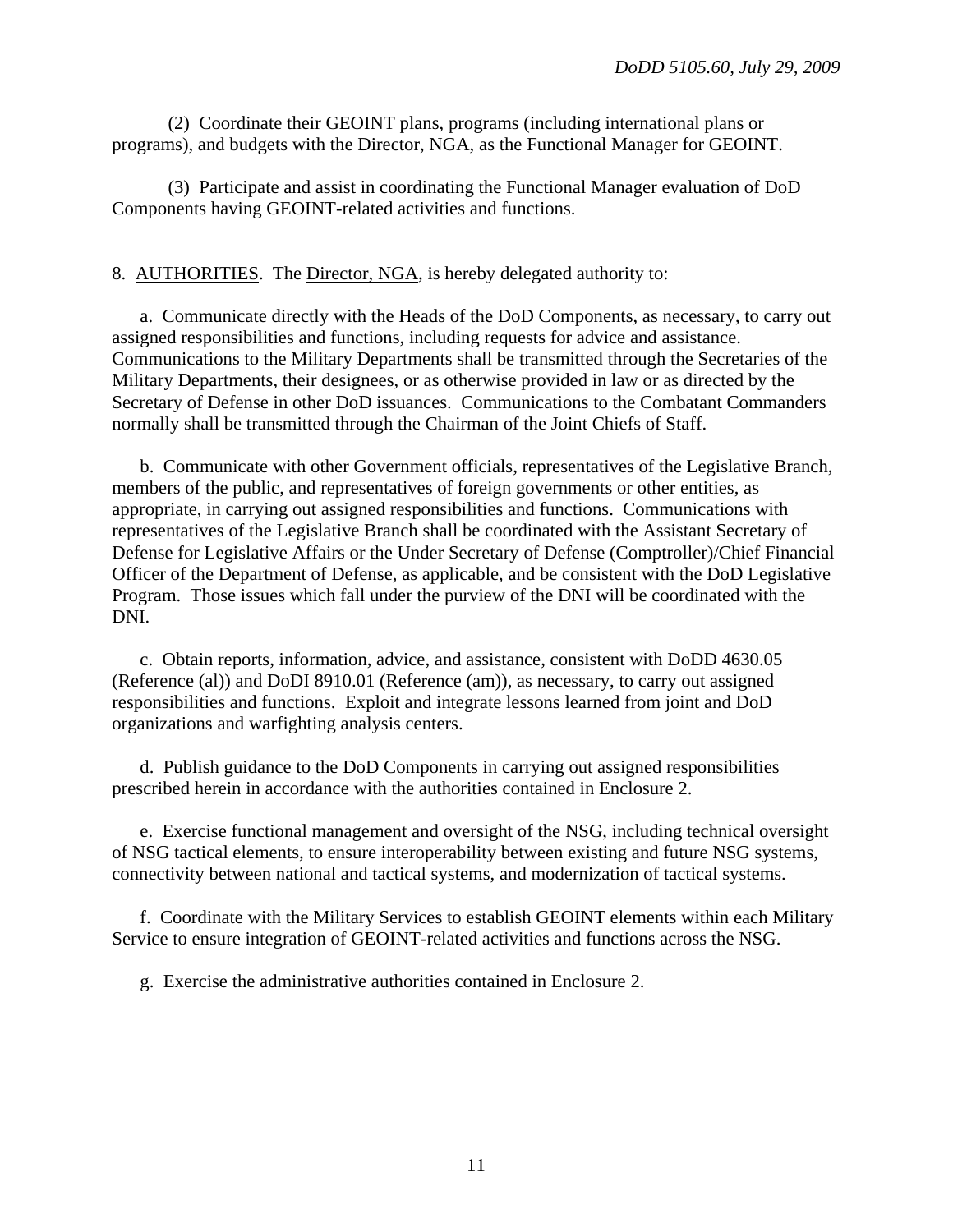#### 9. ADMINISTRATION

 a. The Director, NGA, if a civilian, is appointed by the Secretary of Defense, after the Secretary has obtained the concurrence of the DNI as provided for in Reference (e), section 201 of Reference (a), and section 403-6 of Reference (b). The USD(I) shall make recommendations to the Secretary of Defense regarding the prospective Director.

 b. The Director, NGA, if a military officer, is appointed by the President, upon recommendation of the Secretary of Defense. The Secretary must obtain the concurrence of the DNI before making such recommendation, pursuant to Reference (e), section 201 of Reference (a), and section 403-6 of Reference (b). The USD(I) shall make recommendations to the Secretary of Defense regarding the prospective nominee.

 c. The Secretaries of the Military Departments shall assign military personnel to NGA, pursuant to approved Joint Manpower Program authorizations and procedures for assignment to joint duty. The Chairman of the Joint Chiefs of Staff shall review NGA joint staffing requirements for those functions related to NGA direct-intelligence support to the Chairman of the Joint Chiefs of Staff, and provide appropriate recommendations to the USD(I).

 d. The Director, NGA, shall be authorized such personnel, facilities, funds, and other resources as the Secretary of Defense, or the DNI, as applicable, deems appropriate, to include facilities, services, and other support from the Military Departments. The Director, NGA, may obtain personnel, administrative, and contracting support from the Heads of the other DoD Components, the Director of the Central Intelligence Agency, the Secretary of Homeland Security, and/or the DNI, to the extent permitted by law, including, but not limited to, Reference (c) and Public Law 104-201, "National Imagery and Mapping Agency Act of 1996" (Reference (an)).

10. RELEASABILITY. UNLIMITED. This Directive is approved for public release and is available on the Internet from the DoD Issuances Web Site at http://www.dtic.mil/whs/directives.

11. EFFECTIVE DATE. This Directive is effective immediately.

\<br>Robert M. Gates

Secretary of Defense

Enclosures

 1. References 2. Delegations of Authority **Glossary**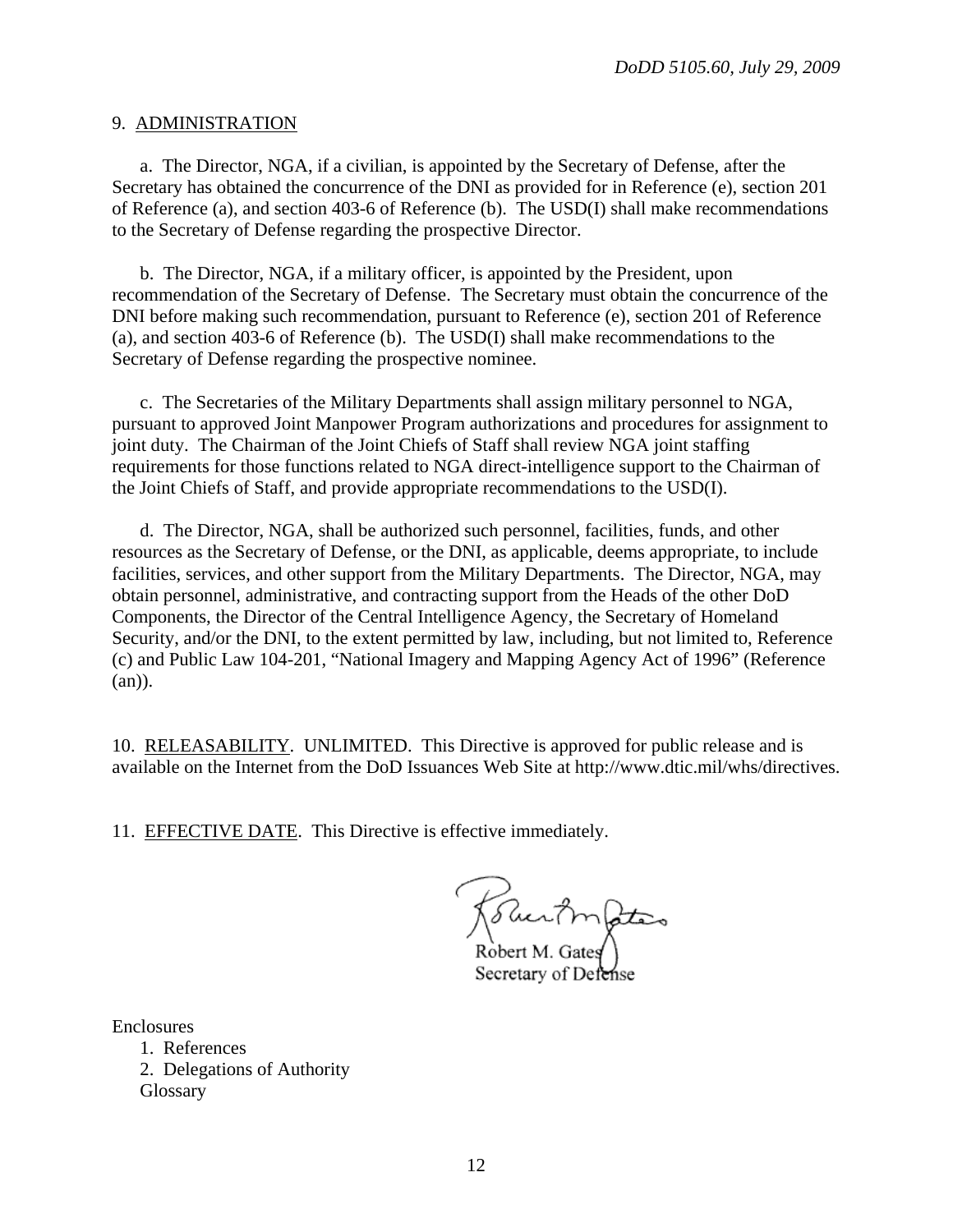# ENCLOSURE 1

#### REFERENCES

- (a) Title 10, United States Code
- (b) Title 50, United States Code

 $\overline{a}$ 

- (c) DoD Directive 5143.01, "Under Secretary of Defense for Intelligence (USD(I))," November 23, 2005
- (d) DoD Directive 5105.60, "National Imagery and Mapping Agency (NIMA)," October 11, 1996 (hereby canceled)
- (e) Executive Order 12333, "United States Intelligence Activities," December 4, 1981, as amended
- (f) Memorandum of Agreement between the Secretary of Defense and the Director of National Intelligence on the Director of Defense Intelligence, May  $21, 2007<sup>1</sup>$
- (g) DoD Directive 3020.26, "Department of Defense Continuity Programs," January 9, 2009
- (h) DoD Instruction 3020.39, "Integrated Continuity Program for the Defense Intelligence Enterprise (DIE)," September 12, 2008
- (i) Secretary of Defense Memorandum, "Defense Intelligence Operations Coordination Center Establishment Directive," October 1, 2007
- (j) Defense Intelligence Operations Coordination Center Execute Order, December 4, 20072
- (k) Director of Central Intelligence Directive 1/8, "Management of National Imagery, Imagery Intelligence, Geospatial Activities, and Related Information," March 21, 2001<sup>3</sup>
- (l) DoD Directive S-3325.2, "Transfer of National Intelligence Collection Tasking Authority (U)," March 16,  $2009<sup>4</sup>$
- (m) National Security Presidential Directive 27, "U.S. Commercial Remote Sensing Space Policy," April 25, 2003
- (n) Memorandum of Understanding between the United States Board on Geographic Names and the Defense Mapping Agency by the Secretary of the Interior, the Chairman of the U.S. Board on Geographic Names, and the Director, Defense Mapping Agency, April 15, 1987<sup>5</sup>
- (o) International Convention for the Safety of Life at Sea (SOLAS), 1974, as amended
- (p) DoD Directive 8320.02, "Data Sharing in a Net Centric Department of Defense," April 23, 2007
- (q) DoD Directive 5000.59, "DoD Modeling and Simulation (M&S) Management," August 8, 2007
- (r) National Disclosure Policy 1, "National Policy and Procedures for the Disclosure of Classified Military Information to Foreign Governments and International Organizations," October 2,  $2000<sup>6</sup>$

 $1$  For Official Use Only, a copy of this Memorandum of Agreement can be obtained by authorized users at https://usdi.dtic.mil/usdi\_docs/keyref/usdi\_keyref.cfm. The DDI is a position in the ODNI. 2

 $<sup>2</sup>$  For Official Use Only, a copy can be requested from the J-2/Joint Staff at 703-614-7816.</sup>

 $3^3$  Copies of DCIDs are available to authorized SIPRNET users at http://capco.dssc.gov/dcids\_home.htm.  $4^4$ This document is also if and may be obtained by suthorized users on the SIPPNET DoD Issuemes users

<sup>&</sup>lt;sup>4</sup> This document is classified and may be obtained by authorized users on the SIPRNET DoD Issuances website at http://www/dtic.smil.mil/whs/directives. 5

 $5$  For Official Use Only, a copy of this Memorandum of Agreement can be obtained by authorized users at https://usdi.dtic.mil/usdi\_docs/keyref/usdi\_keyref.cfm.

<sup>&</sup>lt;sup>6</sup> Provided to designated disclosure authorities on a need-to-know basis from the Office of the Director for International Security Programs, Office of the Deputy Under Secretary of Defense for Security Policy, Office of the Under Secretary of Defense for Policy.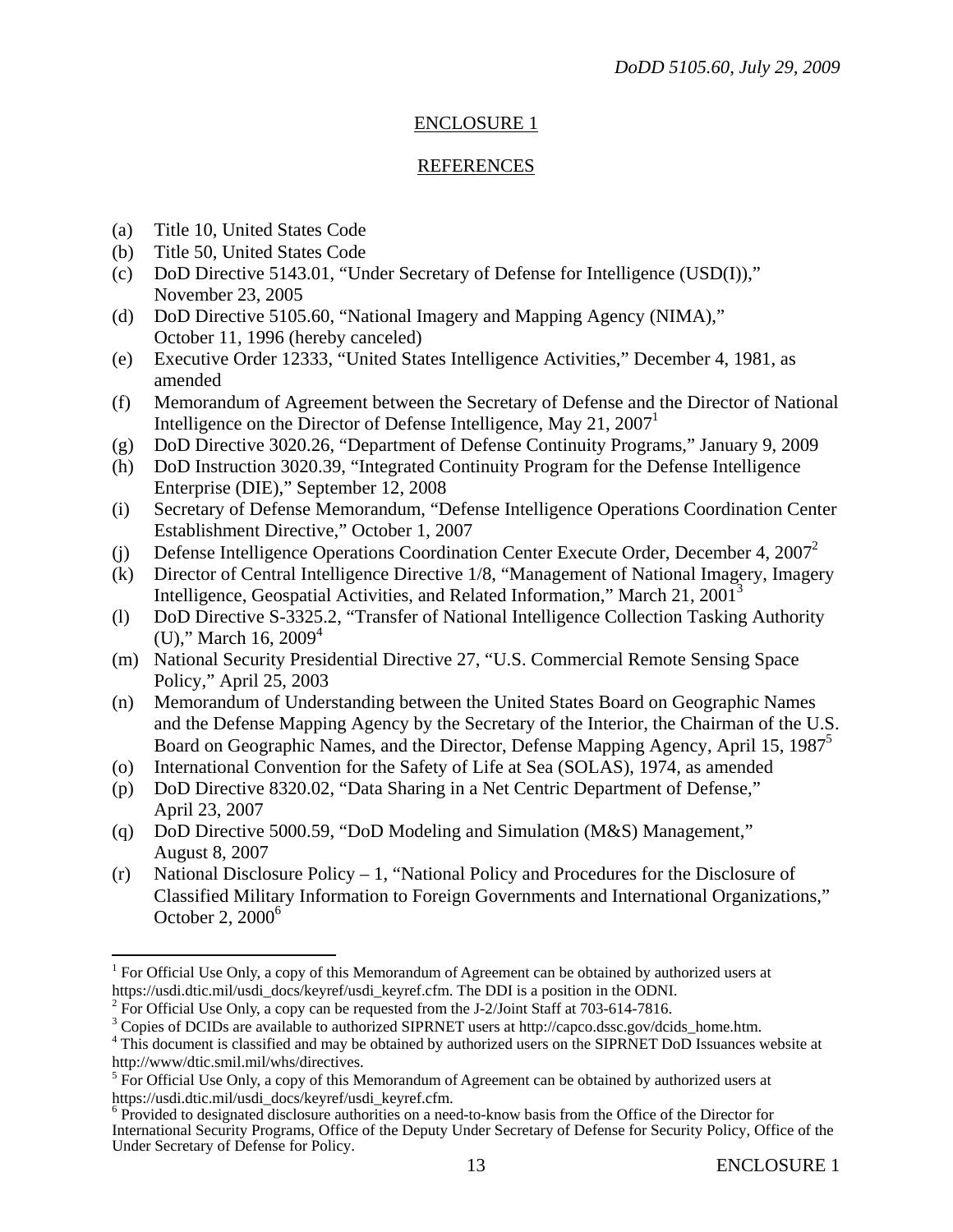- (s) National Defense Strategy, August 5, 2008
- (t) Guidance for the Development of the Force (GDF) for FY2010-2015, May 12,  $2008<sup>7</sup>$
- (u) DoD Instruction 5030.59, "National Geospatial-Intelligence Agency (NGA) LIMITED DISTRIBUTION Geospatial Intelligence," December 7, 2006
- (v) Executive Order 12958, "Classified National Security Information," April 17, 1995, as amended
- (w) DoD Instruction 3305.07, "Joint Reserve Intelligence Program (JRIP)," March 27, 2007
- (x) DoD Directive 5000.01, "The Defense Acquisition System," May 12, 2003
- (y) Intelligence Community Directive 801 (formerly ICD 105), "Acquisition," August 16, 2006
- (z) Memorandum of Agreement between the Secretary of Defense and the Director of National Intelligence on the Management of Acquisition Programs Executed at the Department of Defense Intelligence Community Elements, March 25, 2008<sup>5</sup>
- (aa) DoD Directive O-5240.02, "Counterintelligence," December 20, 20074
- (ab) DoD Instruction 3305.10, "DoD Geospatial Intelligence (GEOINT) Training," December 22, 2006
- (ac) DoD Directive 1322.18, "Military Training," January 13, 2009
- (ad) DoD Instruction 1430.04, "Civilian Employee Training," June 2, 2007
- (ae) DoD Directive 5205.12, "Military Intelligence Program (MIP)," November 14, 2008
- (af) DoD Directive 5530.3, "International Agreements," June 11, 1987
- (ag) Director of National Intelligence Memorandum, "Implementation Plan Relating to National Classified Satellite Imagery Authorities (U)," (Executive Secretariat 00687), December 13,  $2005^8$
- (ah) DoD Directive 3000.06, "Combat Support Agencies," July 10, 2007
- (ai) DoD Directive 5240.01, "DoD Intelligence Activities," August 27, 2007
- (aj) DoD Regulation 5240.1-R, "Procedures Governing the Activities of DoD Intelligence Components that Affect United States Persons," December 7, 1982
- (ak) Unified Command Plan, December 17, 2008<sup>9</sup>

 $\overline{a}$ 

- (al) DoD Directive 4630.05, "Interoperability and Supportability of Information Technology (IT) and National Security Systems (NSS)," May 5, 2004
- (am) DoD Instruction 8910.01, "Information Collection and Reporting," March 6, 2007
- (an) Public Law 104-201, "National Imagery and Mapping Agency Act of 1996," September 23, 1996

 $<sup>7</sup>$  This document is classified. A copy may be obtained by authorized users on a need-to-know basis from the Office</sup> of the Deputy Under Secretary of Defense for Strategy, Plans, and Forces, Office of the Under Secretary of Defense for Policy.

 $8$  This document is classified. A copy may be requested by authorized users from the National Geospatial-

Intelligence Agency, Office of International Affairs and Policy at 301-227-3511. 9 For Official Use Only and on a need-to-know basis; a copy can be obtained from the J-5/Joint Staff at 703-693- 2742.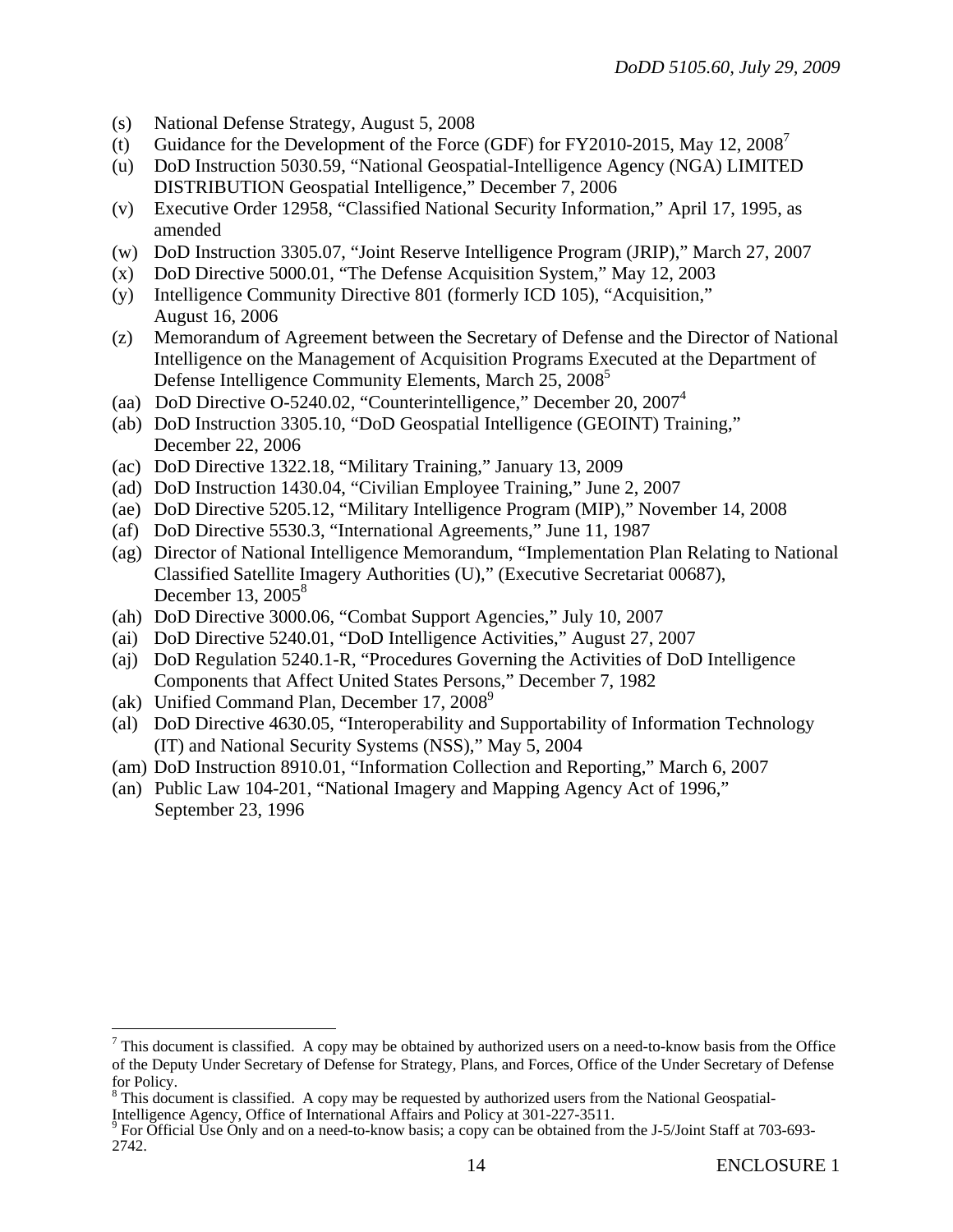### ENCLOSURE 2

## DELEGATIONS OF AUTHORITY

Pursuant to the authority vested in the Secretary of Defense, and subject to his or her authority, direction, and control, and in accordance with DoD policies and issuances, the Director, NGA, or in the absence of the Director, the person acting for the Director, is hereby delegated authority as required in the administration of NGA missions and operations to:

#### a. Human Resources

 (1) Exercise the authority vested in the Secretary of Defense according to sections 301, 302(b), 3101, and 5107 of title 5, U.S.C., and Chapter 83 of title 10, U.S.C., as amended, on the employment, direction, and general administration of NGA civilian personnel.

 (2) Fix rates of pay for wage-rate employees exempted from the Classification Act of 1949 according to section 5102 of title 5, U.S.C., on the basis of rates established under the Federal Wage System. In fixing such rates, the Director, NGA, shall follow the wage schedule established by the DoD Wage Fixing Authority.

 (3) Pursuant to the authority vested in the Secretary of Defense under section 1609 of title 10, U.S.C., terminate the employment of NGA employees. This authority may NOT be further delegated.

 (4) Administer oaths of office to those entering the Executive Branch of the Federal Government or any other oath required by law in connection with employment therein, pursuant to section 2903 of title 5, U.S.C., and designate in writing, as may be necessary, officers and employees of NGA to perform this function.

 (5) Carry out delegations regarding the Defense Civilian Intelligence Personnel System as prescribed in DoDD 1400.35.

 (6) Establish an NGA Incentive Awards Board, pay cash awards to, and incur necessary expenses for, the honorary recognition of civilian employees of the Government whose suggestions, inventions, superior accomplishments, or other personal efforts, including special acts or services, benefit NGA, pursuant to section 4503 of title 5, U.S.C., Office of Personnel Management (OPM) regulations, and DoD 1400.25.

 (7) Act as agent for the collection and payment of employment taxes imposed by appropriate statutes.

 (8) As necessary, use advisory committees and employ temporary or intermittent experts or consultants, as approved by the Secretary of Defense or the DA&M, in support of NGA functions consistent with section 173 of title 10, U.S.C.; section 3109(b) of title 5, U.S.C.;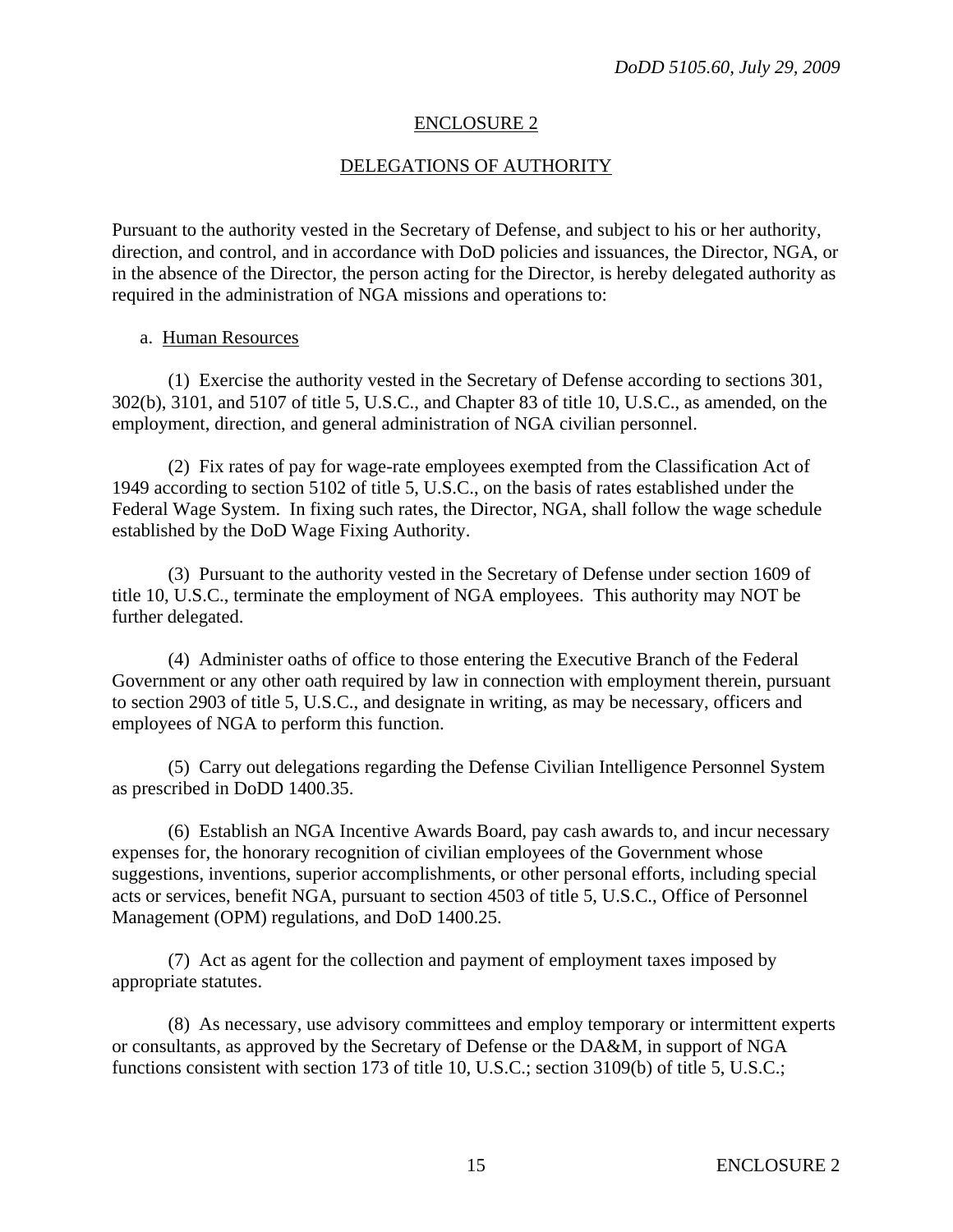Federal Advisory Committee Act, title 5, U.S.C. Appendix 2; and DoDI 5105.04 and DoDD 5105.18.

(9) Authorize and approve:

(a) Temporary duty travel for military personnel assigned or detailed to NGA, pursuant to Joint Federal Travel Regulations, Volume 1, "Uniformed Service Members."

 (b) Travel for NGA civilian employees, pursuant to Joint Travel Regulations, Volume 2, "DoD Civilian Personnel."

 (c) Invitational travel to non-DoD personnel whose consultative, advisory, or other highly specialized technical services are required in a capacity that is directly related to or in connection with NGA activities, pursuant to section 5703 of title 5, U.S.C., and Joint Travel Regulations, Volume 2, "DoD Civilian Personnel."

 (d) Overtime work for NGA civilian employees, pursuant to chapter 55, subchapter V of title 5, U.S.C., and applicable OPM regulations.

 (e) Funds available for travel by military personnel assigned or detailed to NGA for expenses incident to attendance at meetings of technical, scientific, professional, or other similar organizations in such instances when the approval of the Secretary of Defense, or designee, is required by section 412 of title 37, U.S.C., and sections 4110 and 4111 of title 5, U.S.C.

b. Security

 (1) Pursuant to E.O.s 10450, 12333, 12958, and 12968, as well as DoDD 5200.02 and DoDI 5200.01 and, as applicable, DCIDs and ICDs (such as ICD 704), and DNI regulations, as appropriate (copies of DCIDs and ICDs are available to authorized Secret Internet Protocol Router Network users at http://capco.dssc.gov/dcids\_home.htm):

(a) Designate any position in NGA as a "sensitive" position.

 (b) Authorize, in the case of an emergency, the temporary appointment of a person to a sensitive position in NGA for a limited period of time and for whom an appropriate background investigation has not been completed.

 (c) Grant, suspend, deny, or revoke security clearances for NGA civilian personnel and NGA-sponsored contractors and consultants, pursuant to ICD 704, DoD 5200.2-R, DoDD 5220.22, and DoDD 5220.6.

 (d) Administer the NGA polygraph program, pursuant to DoD policy and the DoD Polygraph and Credibility Assessment Program.

 (e) Gather additional information from a subject to conduct an adjudicative review of known derogatory information when there are indications that an individual currently or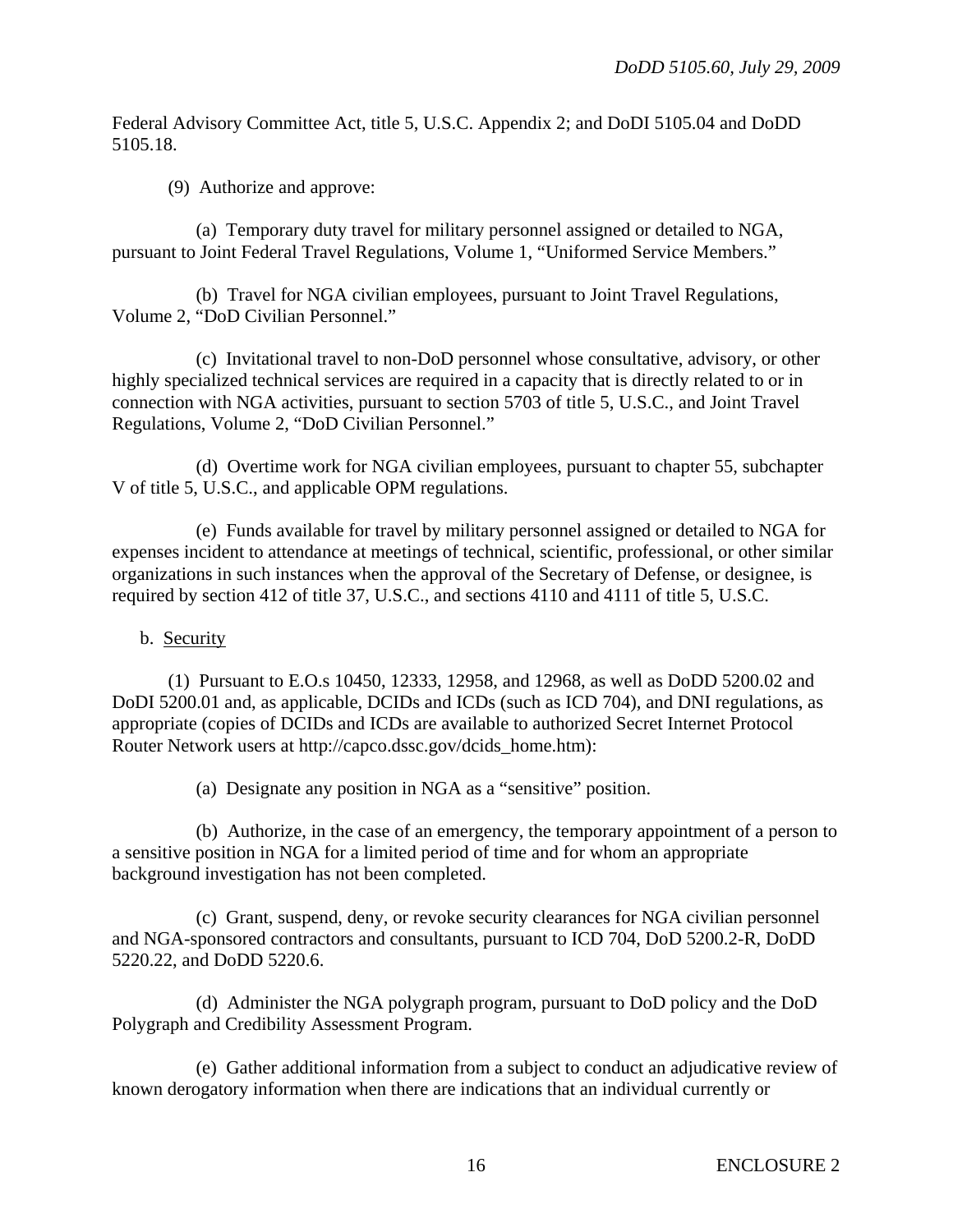previously Sensitive Compartmented Information (SCI)-cleared or SCI-eligible may no longer meet security standards.

(f) Authorize accreditation authority for SCI Facilities, pursuant to DCID 6/9.

 (g) Implement a Technical Surveillance Countermeasures Program, pursuant to DoDI 5240.01, DoDI 5240.05, and ICD 702.

 (h) Publish the necessary security regulations for the protection of property and places under the jurisdiction of the Director, NGA, pursuant to DoDI 5200.08.

(2) Protect the security of NGA installations, activities, property, information, and personnel by appropriate means, including the publication of necessary security regulations.

(3) Administer DoD and IC security policies and programs within NGA.

(4) Review NGA personnel and security records and conduct preliminary inquiries into suspicious activities, pursuant to DoDD O-5240.02.

(5) Establish and conduct an organic counterintelligence program that protects NGA, the Department of Defense, and U.S. national security interests, pursuant to DoDD O-5240.02.

(6) Conduct appropriate counterintelligence activities to detect, identify, assess, exploit, counter, and neutralize intelligence collection efforts, other intelligence activities, sabotage, or terrorist activities of foreign powers, organizations, or persons directed against NGA or its mission, personnel, information, material facilities, and activities.

# c. Records

 (1) Maintain an official seal and attest to the authenticity of official NGA records under that seal.

 (2) Develop, establish, and maintain an active and continuing Records Management Program, pursuant to section 3102 of title 44, U.S.C., and DoDD 5015.2.

# d. Publications

 (1) Authorize the publication of advertisements, notices, or proposals in newspapers, magazines, or other public media, as required, for the effective administration and operation of NGA, consistent with section 3702 of title 44, U.S.C.

 (2) Establish and maintain, for the functions assigned, an appropriate publications system for common supply and service regulations, instructions, and reference documents, and changes thereto, pursuant to DoDI 5025.01.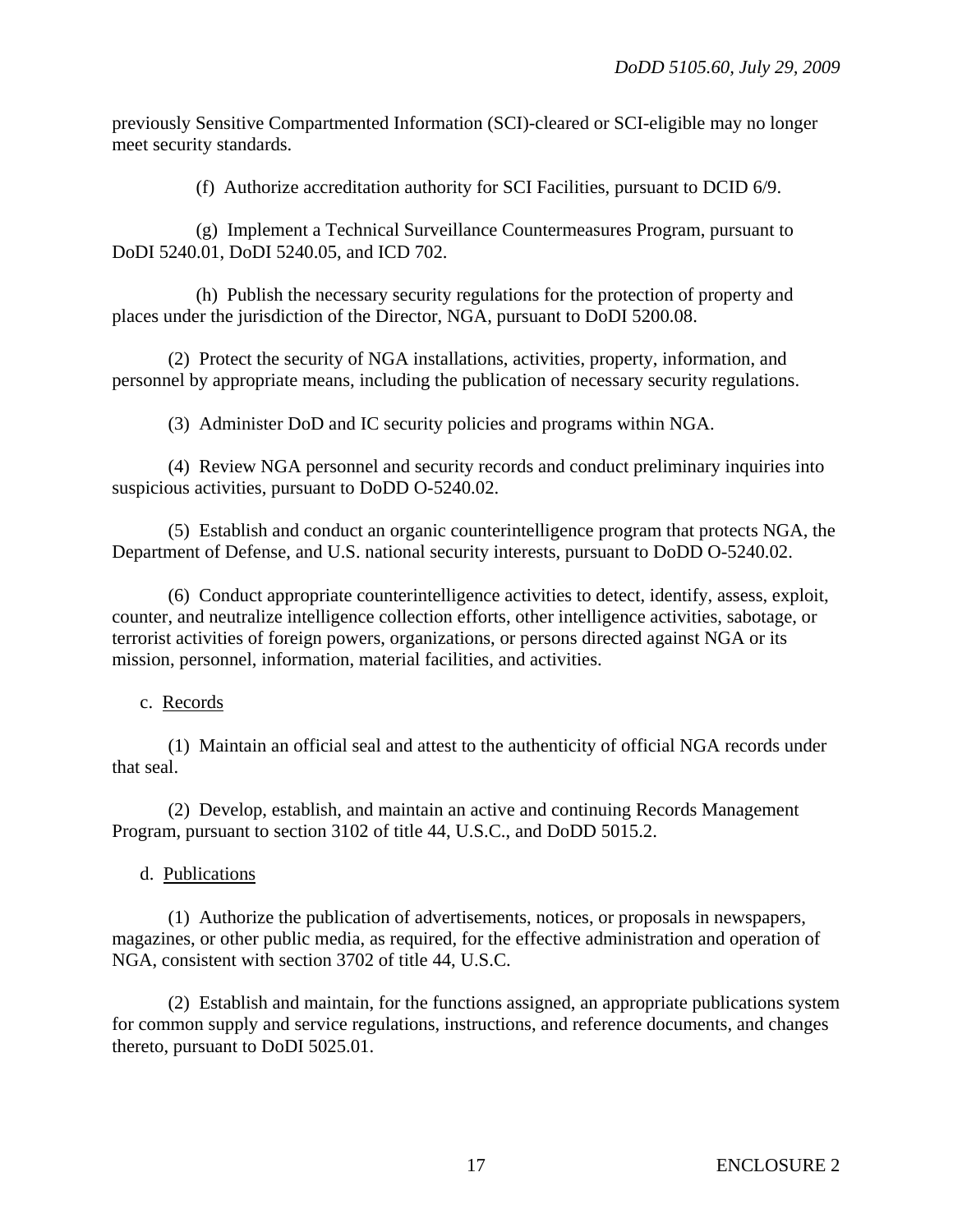(3) Provide maps, charts, and other publications to the public at prices and under regulations that the Secretary of Defense may prescribe, under section 453 of title 10, U.S.C.

 (4) Withhold from sale and public disclosure geospatial information, including maps, charts, and other geodetic products that are restricted by international agreement, that reveal sensitive sources and methods used to obtain source material for production of the geospatial information, or whose disclosure would jeopardize or interfere with ongoing military or intelligence operations, reveal military operational or contingency plans, or reveal, jeopardize, or compromise military or intelligence capabilities, pursuant to section 455 of title 10, U.S.C.

#### e. Acquisition/Procurement, Financial Management, and Property

 (1) Enter into support and service agreements with the Military Departments, other DoD Components, and other USG departments and agencies, as required, for the effective performance of NGA responsibilities and functions.

 (2) Enter into and administer contracts, directly or through a Military Department, DoD contract administration services component, or other USG departments and agencies, as appropriate, for supplies, equipment, and services required to accomplish the NGA mission. To the extent that any law or E.O. specifically limits such authority to persons at the Secretarial level of a Military Department, such authority shall be exercised by the appropriate Under Secretary of Defense or Assistant Secretary of Defense.

 (3) Use the Government-Wide Commercial Purchase Card for making appropriate purchases of material and services, other than personal services, for NGA when it is determined to be more advantageous and consistent with the best interests of the Government.

 (4) Lease non-excess property under the control of NGA, under terms that will promote the National Defense or that will be in the public interest, under section 2667a of title 10, U.S.C.

(5) Serve as the Designated Approving Authority for information access and automated information systems and networks across NGA and at all protection levels.

 (6) Serve as the Milestone Decision Authority (MDA) for NGA programs funded wholly or in majority by funds available from the Department of Defense, including the MIP, pursuant to DoDD 5000.1 and DoDI 5000.02, when appropriately delegated by the USD(AT&L). The Director, NGA, shall exercise such delegated MDA, pursuant to delegation instructions and applicable procedures as directed by the Secretary of Defense and the USD(AT&L).

(7) Serve as the MDA for major systems funded wholly or in majority by the NIP, pursuant to section 403(9) of title 41, U.S.C. and section 403-1 of title 50, U.S.C., when appropriately delegated jointly by the Secretary of Defense and the DNI, pursuant to the Memorandum of Agreement between the DNI and the Secretary of Defense, "Management of Acquisition Programs Executed at the Department of Defense Intelligence Community Elements." The Director, NGA, shall exercise such delegated MDA, pursuant to delegation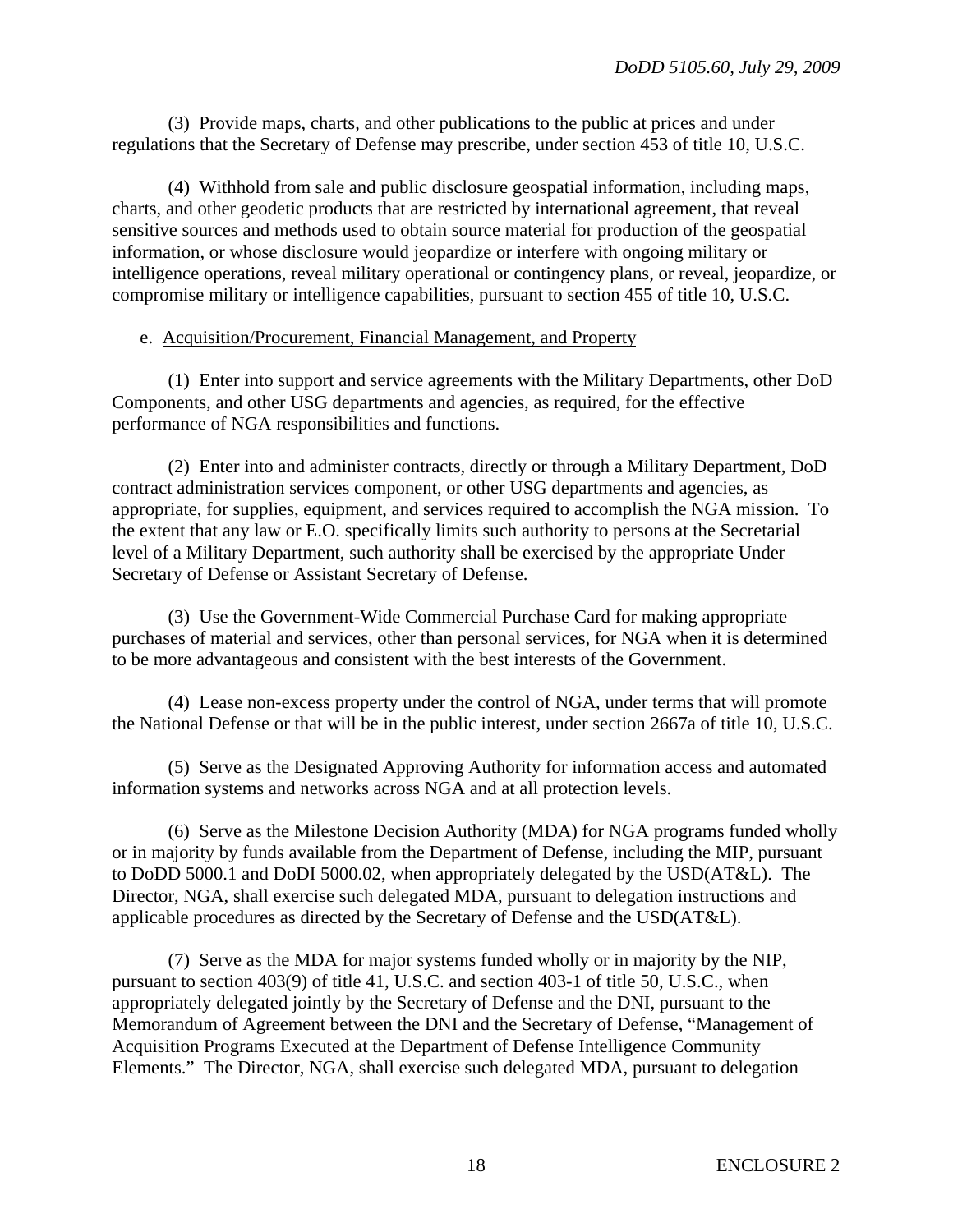instructions and applicable procedures as directed by the Secretary of Defense and the DNI, pursuant to ICD 801 (formerly ICD 105).

(8) Enter into personal services contracts to the extent permitted by law.

 (9) Approve premium-class travel when required for the successful performance of an intelligence mission.

 (10) Exercise the authority delegated to the Secretary of Defense by the Administrator of the General Services Administration on the disposal of surplus personal property for responsibilities assigned herein.

 (11) Establish and maintain appropriate property accounts for NGA, appoint Boards of Survey, approve reports of survey, relieve personal liability, and drop accountability for NGA property contained in the authorized property accounts that has been lost, damaged, stolen, destroyed, or otherwise rendered unserviceable, pursuant to applicable laws and regulations.

 (12) Enter into contractual instruments for commercial-type concessions, and maintain general supervision over commercial-type concessions operated in NGA facilities considered necessary to promote the health, morale, welfare, and productivity of the military members and civilian employees of NGA, pursuant to allocable non-appropriated fund regulations.

 (13) Direct, administer, and provide services to foreign governments under Foreign Military Sales, pursuant to the Foreign Assistance Act of 1961, as amended; the Arms Export Control Act of 1976, as amended; and DoD 5105.65-M.

(14) Exercise authorities delegated to the Department of Defense under the Arms Export Control Act and the Export Administration regulations in support of NGA missions.

 (15) Accept gifts and contributions of money, property, or services for DoD programs in support of the accomplishment of NGA missions, pursuant to section 2608 of title 10, U.S.C.

 (16) Exercise the authority vested in the Secretary of Defense according to section 454 of title 10, U.S.C., relating to international agreements.

 f. Re-Delegation. The Director, NGA, may re-delegate these authorities, as appropriate and in writing, except as otherwise restricted in this enclosure or by law or regulation.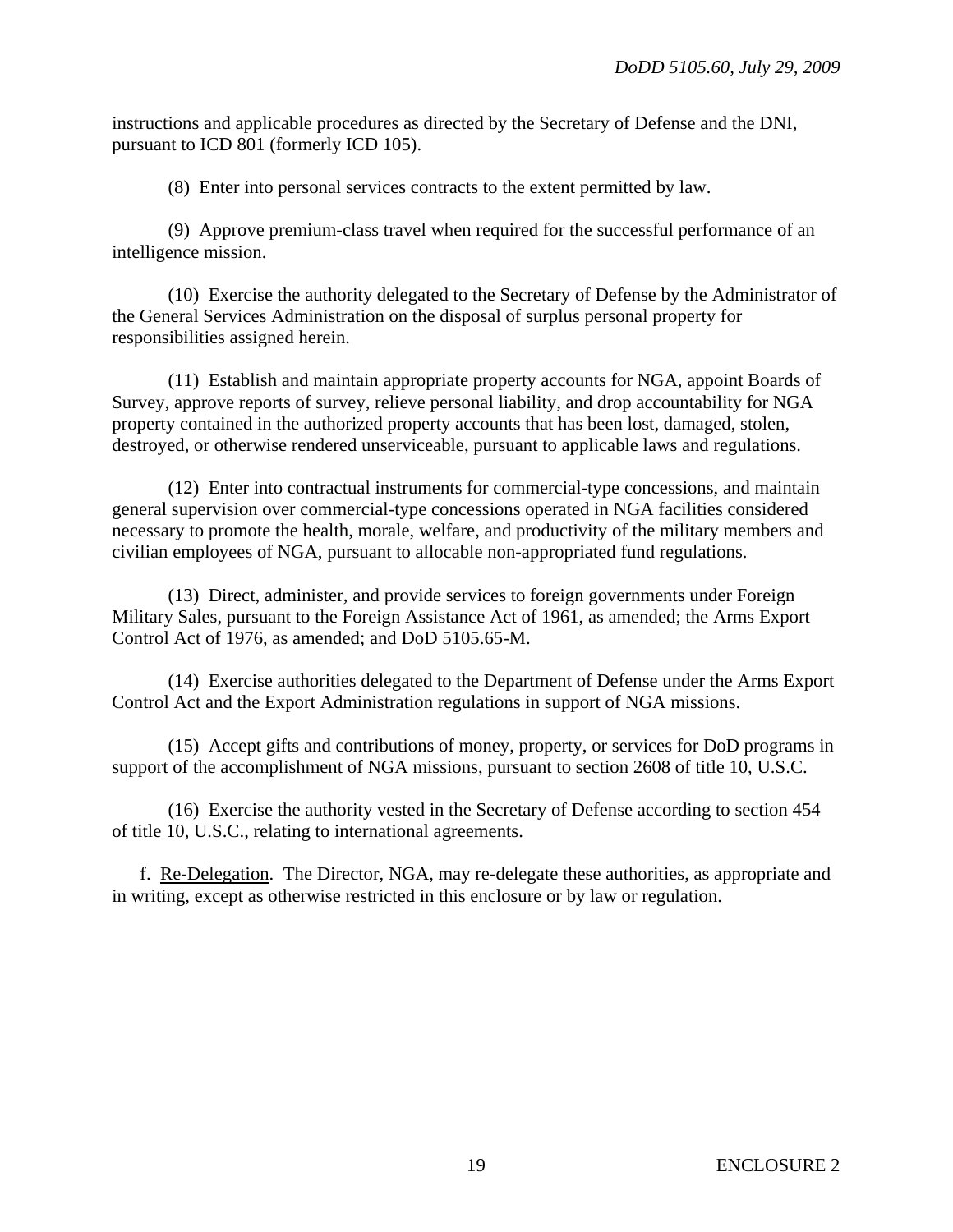# **GLOSSARY**

# PART I. ABBREVIATIONS AND ACRONYMS

| DA&M              | Director of Administration and Management                             |
|-------------------|-----------------------------------------------------------------------|
| <b>DCID</b>       | Director of Central Intelligence Directive                            |
| <b>DDI</b>        | Director of Defense Intelligence                                      |
| <b>DIOCC</b>      | Defense Intelligence Operations Coordination Center                   |
| DoDD              | Department of Defense Directive                                       |
| DoDI              | Department of Defense Instruction                                     |
| <b>DNI</b>        | Director of National Intelligence                                     |
| E.O.              | <b>Executive order</b>                                                |
| <b>GEOINT</b>     | geospatial intelligence                                               |
| IC                | <b>Intelligence Community</b>                                         |
| <b>ICD</b>        | <b>Intelligence Community Directive</b>                               |
| <b>MDA</b>        | <b>Milestone Decision Authority</b>                                   |
| <b>MIP</b>        | Military Intelligence Program                                         |
| <b>NIP</b>        | National Intelligence Program                                         |
| <b>NGA</b>        | National Geospatial-Intelligence Agency                               |
| <b>NSG</b>        | National System for Geospatial Intelligence                           |
| <b>ODNI</b>       | Office of the Director of National Intelligence                       |
| <b>OPM</b>        | Office of Personnel and Management                                    |
| RDT&E             | research, development, test, and evaluation                           |
| <b>SCI</b>        | <b>Sensitive Compartmented Information</b>                            |
| U.S.C.            | <b>United States Code</b>                                             |
| USD(AT&L)         | Under Secretary of Defense for Acquisition, Technology, and Logistics |
| USD(I)            | Under Secretary of Defense for Intelligence                           |
| <b>USG</b>        | <b>United States Government</b>                                       |
| <b>USSTRATCOM</b> | <b>United States Strategic Command</b>                                |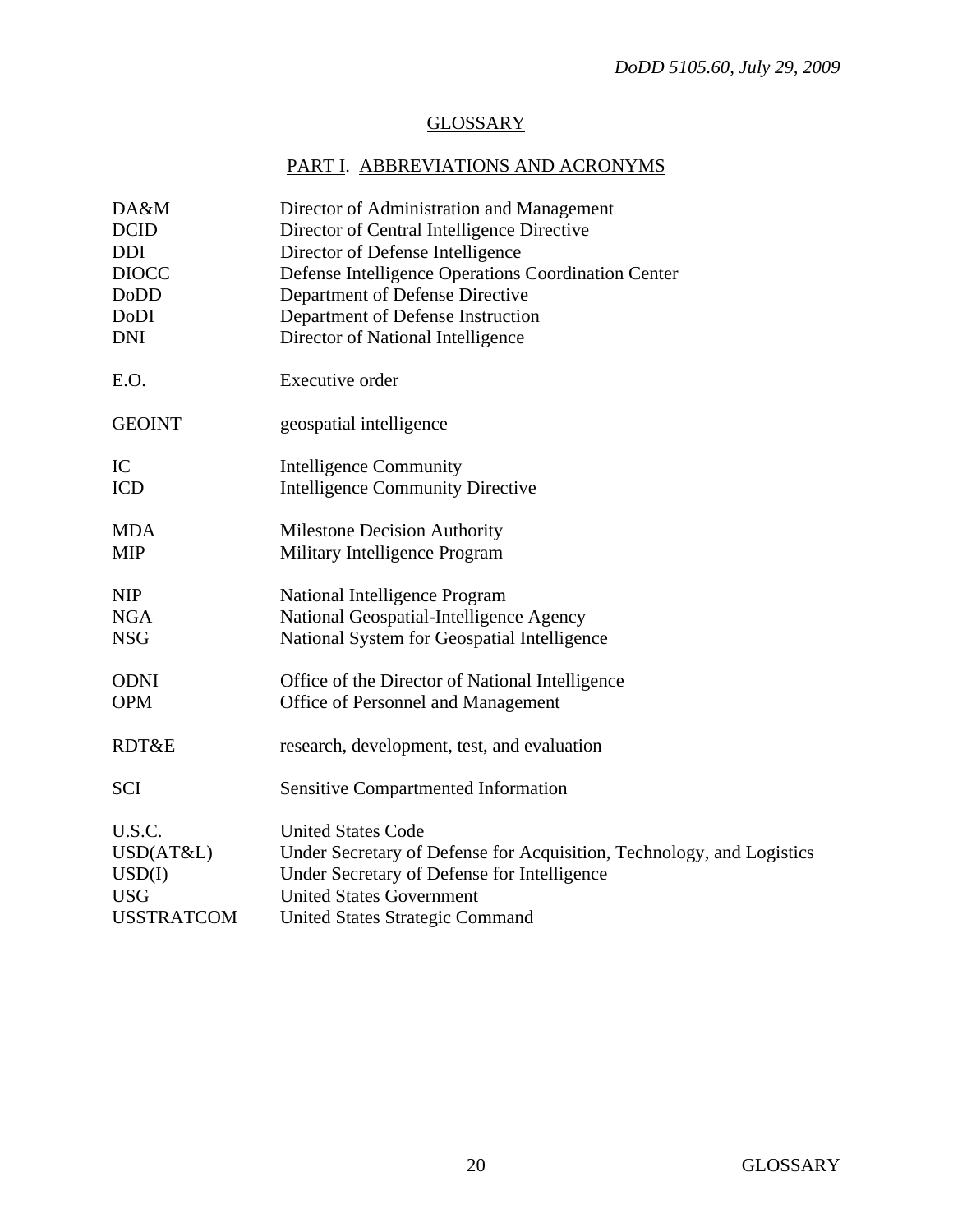# PART II. DEFINITIONS

Unless otherwise noted, these terms and their definitions are for the purpose of this Directive.

direct tasking. Authoritative tasking of systems and resources dedicated to a GEOINT collection capability to fulfill GEOINT requirements.

Functional Manager. Pursuant to E.O. 12333, Functional Managers shall report to the DNI concerning the extent of their duties as Functional Managers, and may be charged with developing and implementing strategic guidance, policies, and procedures for activities related to a specific intelligence discipline or set of intelligence activities; setting training and tradecraft standards; and ensuring coordination within and across intelligence disciplines and IC elements and with related non-intelligence activities. Functional Managers may also advise on resource management; policies and procedures; collection capabilities and gaps; intelligence processing and dissemination; technical architectures; and other issues or activities, as applicable.

GEOINT. The exploitation and analysis of imagery and geospatial information to describe, assess, and visually depict physical features and geographically referenced activities on the Earth. GEOINT consists of imagery, imagery intelligence, and geospatial information (section 467 of Reference (a)). GEOINT collection encompasses all aspects of: literal, infrared (IR), and synthetic aperture radar (SAR) imagery; overhead persistent infrared capabilities; and geospatial information and services. The terms imagery intelligence and advanced geospatial intelligence are encompassed within this definition of GEOINT. GEOINT includes the exploitation and analysis of electro-optical, IR, and radar imagery; and of geospatial, spectral, laser, IR, radiometric, SAR phase history, polarimetric, spatial, and temporal data. It employs all ancillary data, signature information, and fused data products, as necessary. Integrated GEOINT products may also include data and information from collateral sources.

geospatial information. Defined in sections 455(c) and 467 of Reference (a).

geospatial information and services. The collection, information extraction, storage, dissemination, and exploitation of geodetic, geomagnetic, imagery (both commercial and national source), gravimetric, aeronautical, topographic, hydrographic, littoral, cultural, and toponymic data accurately referenced to a precise location on the surface of the Earth. Geospatial services include tools that enable users to access and manipulate data, and also include instruction, training, laboratory support, and guidance for the use of geospatial data.

imagery. Defined in section 467 of Reference (a).

imagery intelligence. Defined in section 467 of Reference (a).

National Geospatial Intelligence Program. Imagery, imagery intelligence, and geospatial fiscal and personnel resources program within the NIP for which Director, NGA, is Program Manager.

NSG. The combination of technology, policies, capabilities, doctrine, activities, people, data, and organizations necessary to produce GEOINT. The NSG community consists of geospatial